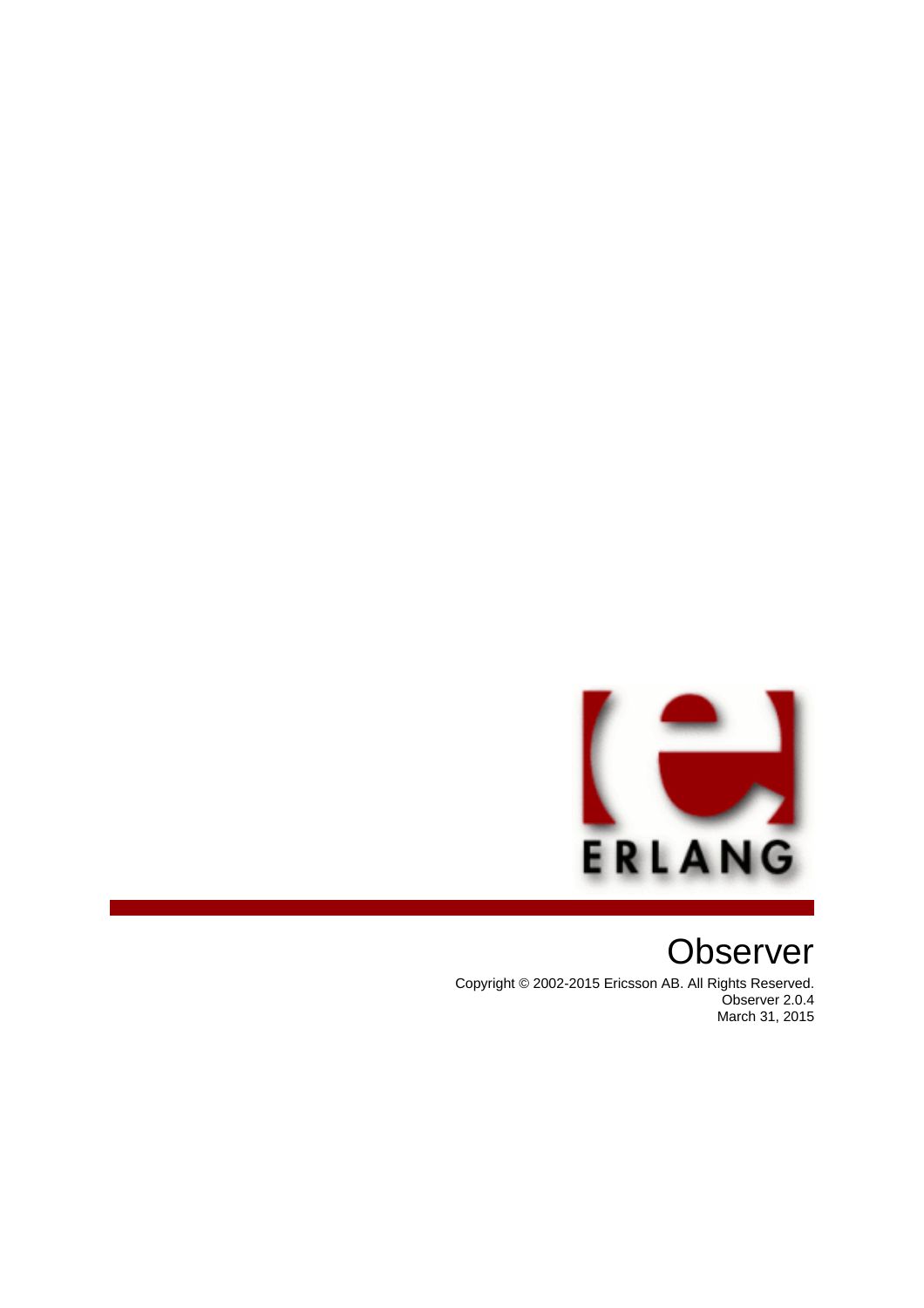#### **Copyright © 2002-2015 Ericsson AB. All Rights Reserved.**

The contents of this file are subject to the Erlang Public License, Version 1.1, (the "License"); you may not use this file except in compliance with the License. You should have received a copy of the Erlang Public License along with this software. If not, it can be retrieved online at http://www.erlang.org/. Software distributed under the License is distributed on an "AS IS" basis, WITHOUT WARRANTY OF ANY KIND, either express or implied. See the License for the specific language governing rights and limitations under the License. Ericsson AB. All Rights Reserved..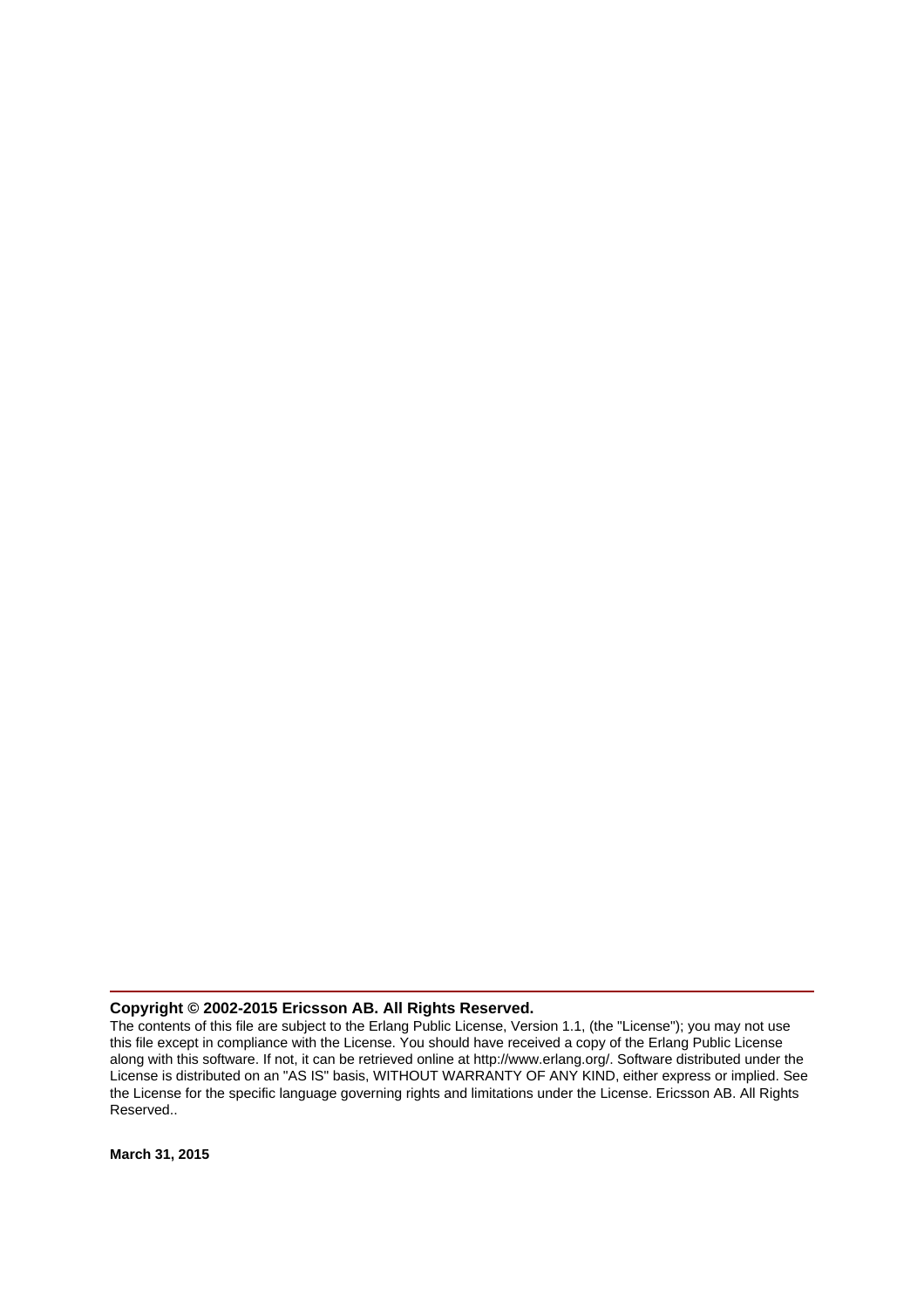Ericsson AB. All Rights Reserved.: Observer | 1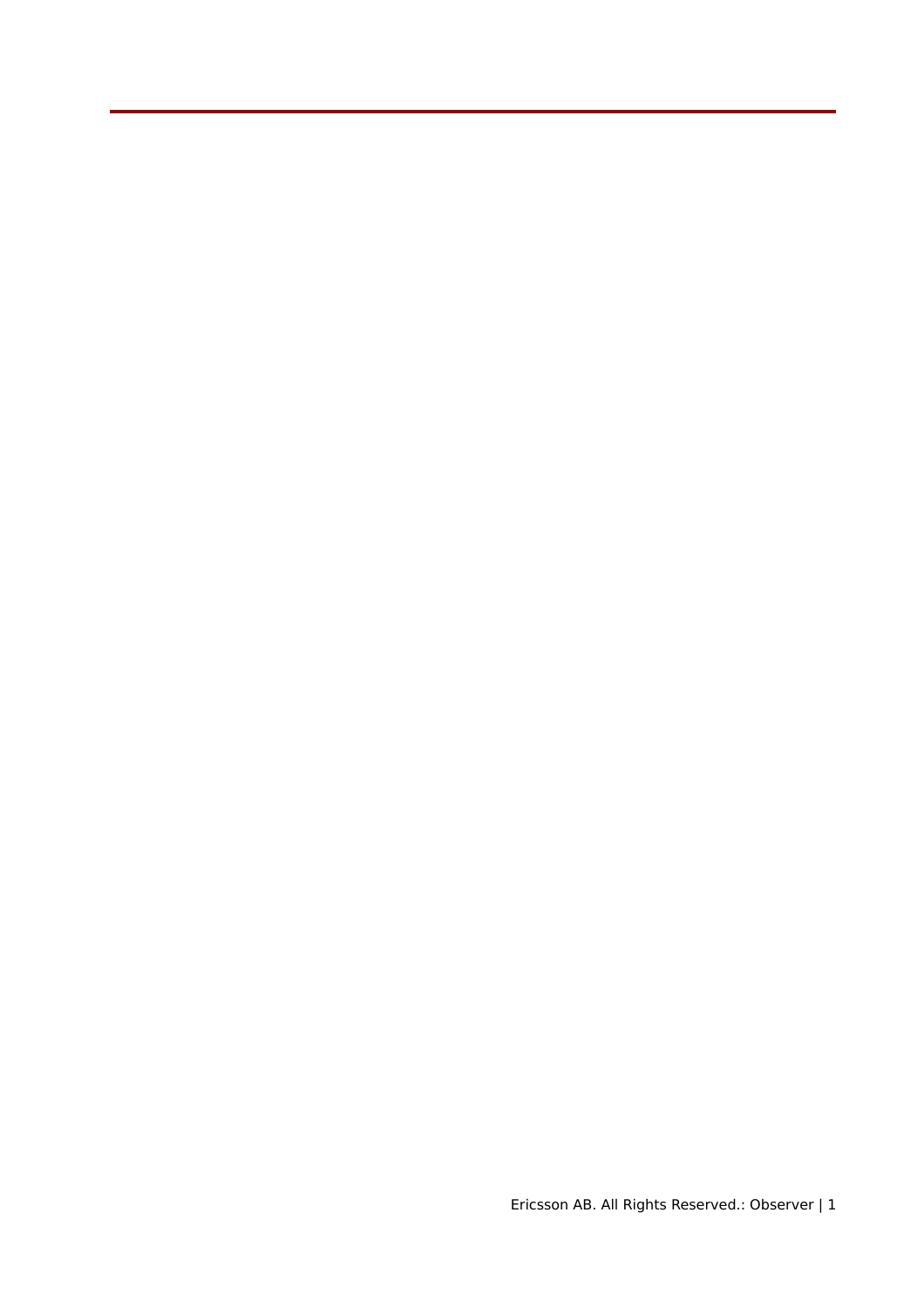# 1 Observer User's Guide

The *Observer* application contains tools for tracing and investigation of distributed systems.

# 1.1 Observer

# 1.1.1 Introduction

Observer, is a graphical tool for observing the characteristics of erlang systems. Observer displays system information, application supervisor trees, process information, ets or mnesia tables and contains a frontend for erlang tracing.

# 1.1.2 General

Normally observer should be run from a standalone node to minimize the impact of the system being observed. Example:

```
 > erl -sname observer -hidden -setcookie MyCookie -run observer
```
Choose which node to observe via Nodes menu. The View/Refresh Interval controls how frequent the view should be updated. The refresh interval is set per viewer so you can have different settings for each viewer. To minimize the system impact only the active viewer is updated and the other views will be updated when activated.

In general the mouse buttons behaves as expected, use left click to select objects, right click to pop up a menu with most used choices and double click to bring up information about the selected object. In most viewers with several columns you can change sort order by left clicking on column header.

# 1.1.3 Applications

The Applications view lists application information. Select an application in the left list to display its supervisor tree.

Trace process will add the selected process identifier to Trace Overview view and the node the process resides on will be added as well.

Trace named process will add the registered name of the process. This can be useful when tracing on several nodes, then processes with that name will be traced on all traced nodes.

Trace process tree and Trace named process tree will add the selected process and all processes below, right of, it to the Trace Overview view.

### 1.1.4 Processes

The Processes view lists process information. For each process the following information is presented:

Pid

The process identifier.

Reds

This is the number of reductions that has been executed on the process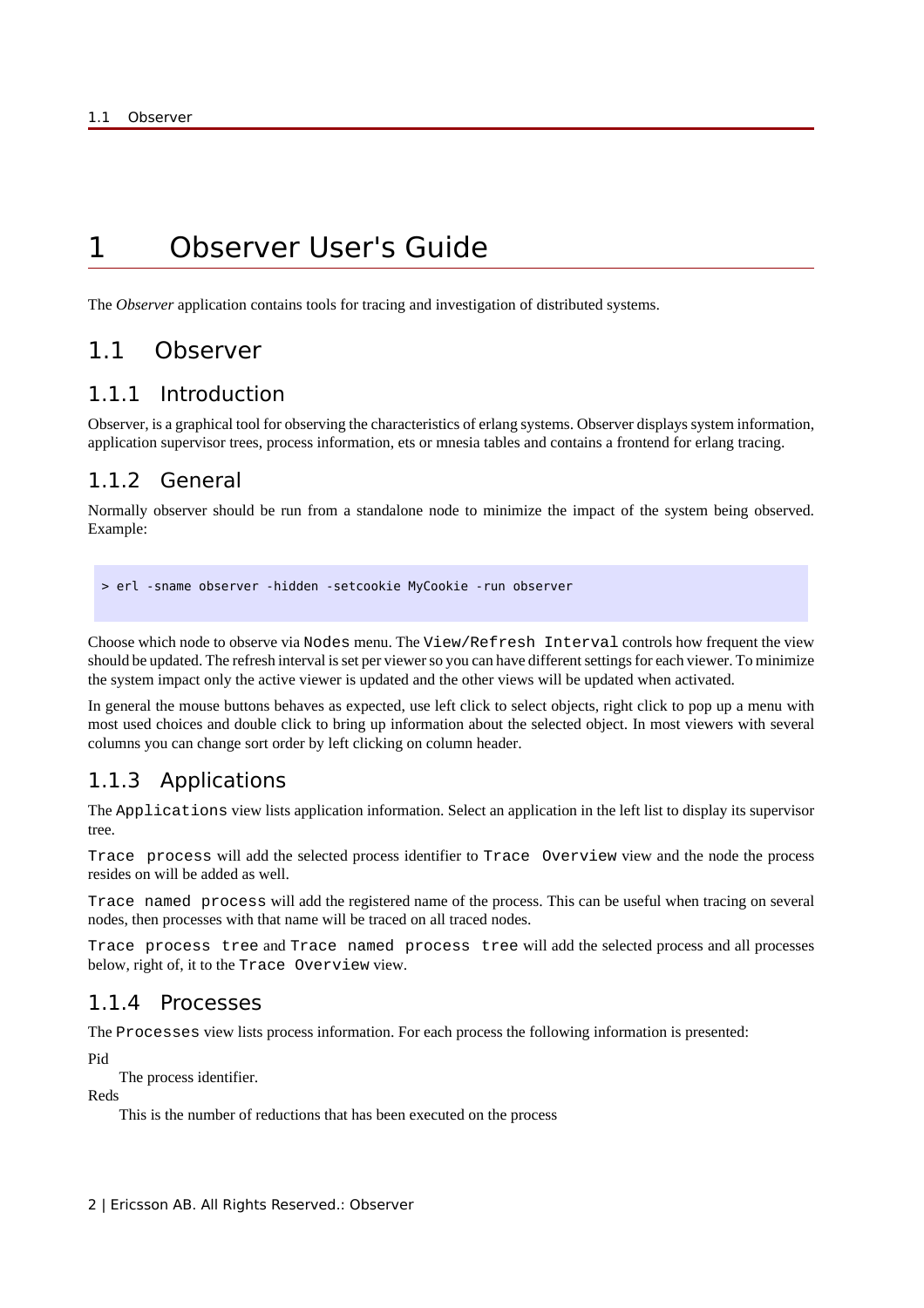Memory

This is the size of the process in bytes, obtained by a call to process info(Pid,memory). MsgQ

This is the length of the message queue for the process.

#### Note:

*Reds* can be presented as accumulated values or as values since last update.

Trace Processes will add the selected process identifiers to the Trace Overview view and the node the processes reside on will be added as well. Trace Named Processes will add the registered name of processes. This can be useful when tracing is done on several nodes, then processes with that name will be traced on all traced nodes.

# 1.1.5 Table Viewer

The Table Viewer view lists tables. By default ets tables are visible and unreadable, private ets, tables and tables created by the OTP applications are not visible. Use View menu to view "system" ets tables, unreadable ets tables or mnesia tables.

Double click to view the content of the table. Select table and activate View/Table Information menu to view table information.

In the table viewer you can regexp search for objects, edit and delete objects.

## 1.1.6 Trace Overview

The Trace Overview view handles tracing. Tracing is done by selecting which processes to be traced and how to trace them. You can trace messages, function calls and events, where events are process related events such as spawn, exit and several others.

When you want to trace function calls, you also need to setup trace patterns. Trace patterns selects the function calls that will be traced. The number of traced function calls can be further reduced with match specifications. Match specifications can also be used to trigger additional information in the trace messages.

#### Note:

Trace patterns only applies to the traced processes.

Processes are added from the Applications or Processes views. A special new identifier, meaning all processes spawned after trace start, can be added with the Add 'new' Process button.

When adding processes, a window with trace options will pop up. The chosen options will be set for the selected processes. Process options can be changed by right clicking on a process.

Processes added by process identifiers will add the nodes these processes resides on in the node list. Additional nodes can be added by the Add Nodes button.

If function calls are traced, trace patterns must be added by Add Trace Pattern button. Select a module, function(s) and a match specification. If no functions are selected, all functions in the module will be traced. A few basic match specifications are provided in the tool, and you can provide your own match specifications. The syntax of match specifications are described in the *ERTS User's Guide*. To simplify the writing of a match specification they can also be written as fun/1 see *ms\_transform manual page* for further information.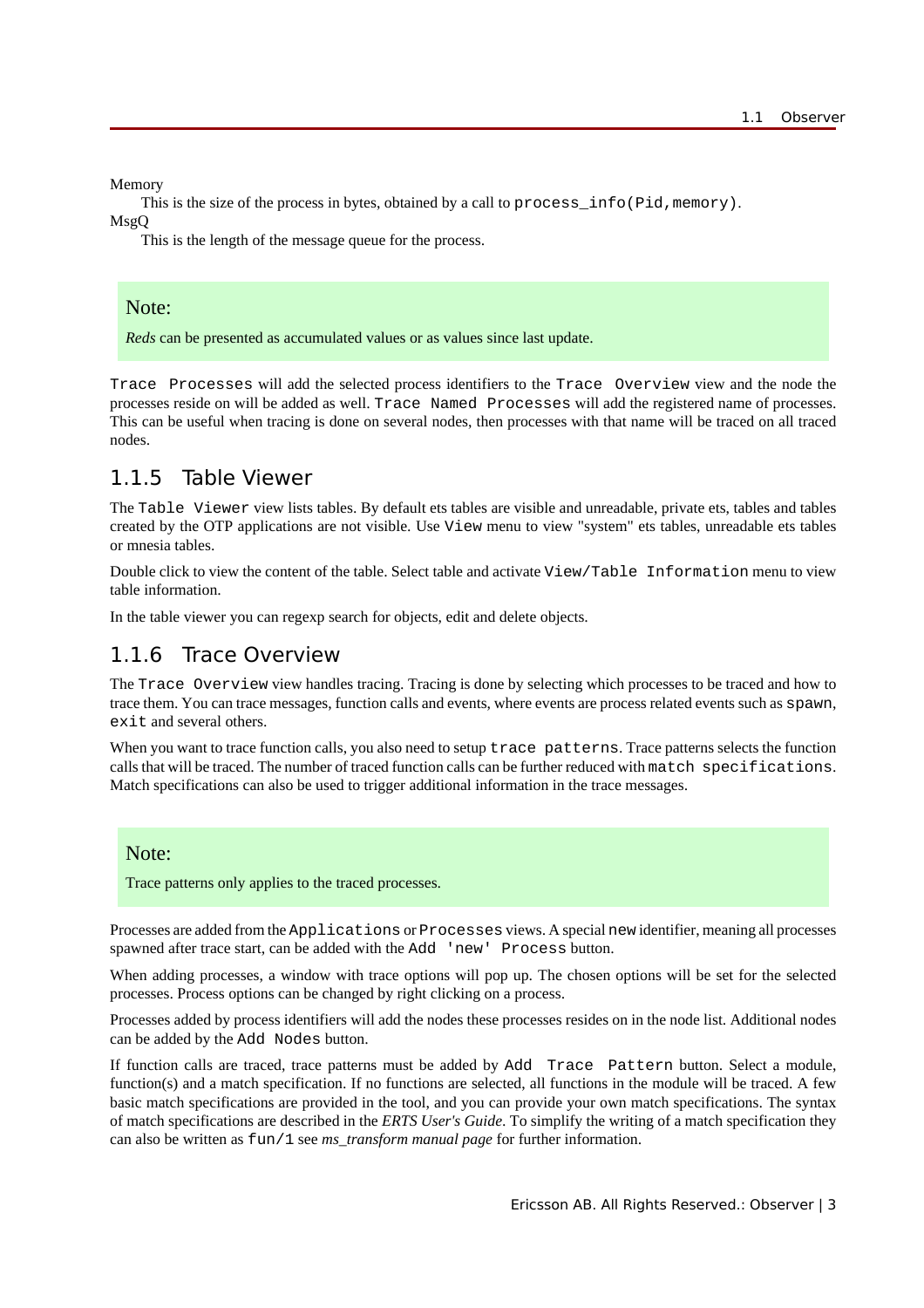Use the Start trace button to start the trace. By default trace output is written to a new window, tracing is stopped when the window is closed, or with Stop Trace button. Trace output can be changed via Options/Output menu. The trace settings, including match specifications, can be saved to, or loaded from, a file.

More information about tracing can be found in *dbg* and in the chapter "Match specifications in Erlang" in *ERTS User's Guide* and the *ms\_transform manual page*.

# 1.2 Trace Tool Builder

#### 1.2.1 Introduction

The Trace Tool Builder is a base for building trace tools for single node or distributed erlang systems. It requires the runtime\_tools application to be available on the traced node.

The main features of the Trace Tool Builder are:

- Start tracing to file ports on several nodes with one function call.
- Write additional information to a trace information file, which is read during formatting.
- Restoring of previous configuration by maintaining a history buffer and handling configuration files.
- Some simple support for sequential tracing.
- Formatting of binary trace logs and merging of logs from multiple nodes.

The intention of the Trace Tool Builder is to serve as a base for tailor made trace tools, but you may use it directly from the erlang shell (it may mimic dbg behaviour while still providing useful additions like match specification shortcuts). The application only allows the use of file port tracer, so if you would like to use other types of trace clients you will be better off using dbg directly instead.

### 1.2.2 Getting Started

The ttb module is the interface to all functions in the Trace Tool Builder. To get started the least you need to do is to start a tracer with  $ttb:trace/0/1/2$ , and set the required trace flags on the processes you want to trace with ttb: $p/2$ . Then, when the tracing is completed, you must stop the tracer with ttb: $stop/0/1$  and format the trace log with ttb: format/1/2 (as long as there is anything to format, of course).

ttb:tracer/0/1/2 opens a trace port on each node that shall be traced. By default, trace messages are written to binary files on remote nodes(the binary trace log).

ttb:p/2 specifies which processes shall be traced. Trace flags given in this call specify what to trace on each process. You can call this function several times if you like different trace flags to be set on different processes.

If you want to trace function calls (i.e. if you have the call trace flag set on any of your processes), you must also set trace patterns on the required function(s) with ttb:tp or ttb:tpl. A function is only traced if it has a trace pattern. The trace pattern specifies how to trace the function by using match specifications. Match specifications are described in the User's Guide for the erlang runtime system erts.

ttb:stop/0/1 stops tracing on all nodes, deletes all trace patterns and flushes the trace port buffer.

ttb:format/1/2 translates the binary trace logs into something readable. By default ttb presents each trace message as a line of text, but you can also write your own handler to make more complex interpretations of the trace information. A trace log can even be presented graphically via the Event Tracer application. Note that if you give the format option to  $ttb:stop/1$  the formatting is automatically done when stopping  $ttb$ .

#### Example: Tracing the local node from the erlang shell

This small module is used in the example: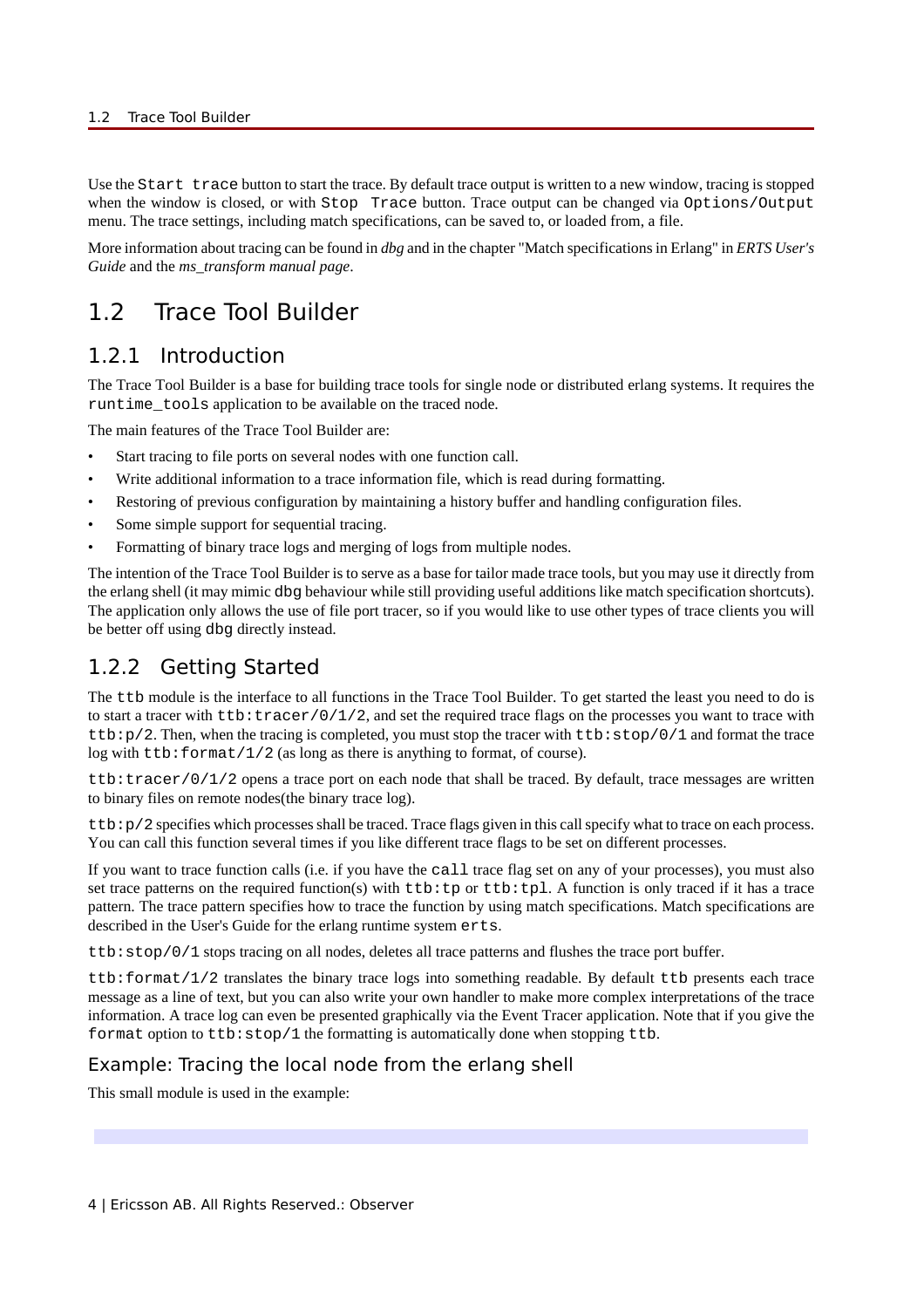```
-module(m).
-export([f/0]).f() ->
    receive 
       From when is_pid(From) ->
         Now = erlang:now() From ! {self(),Now}
    end.
```
The following example shows the basic use of  $ttb$  from the erlang shell. Default options are used both for starting the tracer and for formatting (the custom fetch dir is however provided). This gives a trace log named Node-ttb in the newly-created directory, where Node is the name of the node. The default handler prints the formatted trace messages in the shell.

```
(tiger@durin)47> %% First I spawn a process running my test function
(tiger@durin) 47> Pid = spawn(m, f, []).
< 0.125.0(tiger@durin)48> 
(tiger@durin)48> %% Then I start a tracer...
(tiger@durin)48> ttb:tracer().
{ok,[tiger@durin]}
(tiger@durin)49> 
(tiger@durin)49> %% and activate the new process for tracing
(tiger@durin)49> %% function calls and sent messages.
(tiger@durin)49> ttb:p(Pid,[call,send]).
{ok,[{<0.125.0>,[{matched,tiger@durin,1}]}]}
(tiger@durin)50> 
(tiger@durin)50> %% Here I set a trace pattern on erlang:now/0
(tiger@durin)50> %% The trace pattern is a simple match spec
(tiger@durin)50> %% indicating that the return value should be
(tiger@durin)50> %% traced. Refer to the reference_manual for
(tiger@durin)50> %% the full list of match spec shortcuts
(tiger@durin)50> %% available.
(tiger@durin)51> ttb:tp(erlang,now,return).
{ok,[{matched,tiger@durin,1},{saved,1}]}
(tiger@durin)52> 
(tiger@durin)52> %% I run my test (i.e. send a message to
(tiger@durin)52> %% my new process)
(tiger@durin)52> Pid ! self().
< 0.72.0(tiger@durin)53> 
(tiger@durin)53> %% And then I have to stop ttb in order to flush
(tiger@durin)53> %% the trace port buffer
(tiger@durin)53> ttb:stop([return, {fetch_dir, "fetch"}]).
{stopped, "fetch"}
(tiger@durin)54> 
(tiger@durin)54> %% Finally I format my trace log
(tiger@durin)54> ttb:format("fetch").
( { < 0.125.0 > , {m, f, 0}, tiger@durin}) call erlang:now()
({<0.125.0>,{m,f,0},tiger@durin}) returned from erlang:now/0 ->
{1031,133451,667611}
({<0.125.0>,{m,f,0},tiger@durin}) <0.72.0> ! 
{<0.125.0>,{1031,133451,667611}}
ok
```
#### Example: Build your own tool

This small example shows a simple tool for "debug tracing", i.e. tracing of function calls with return values.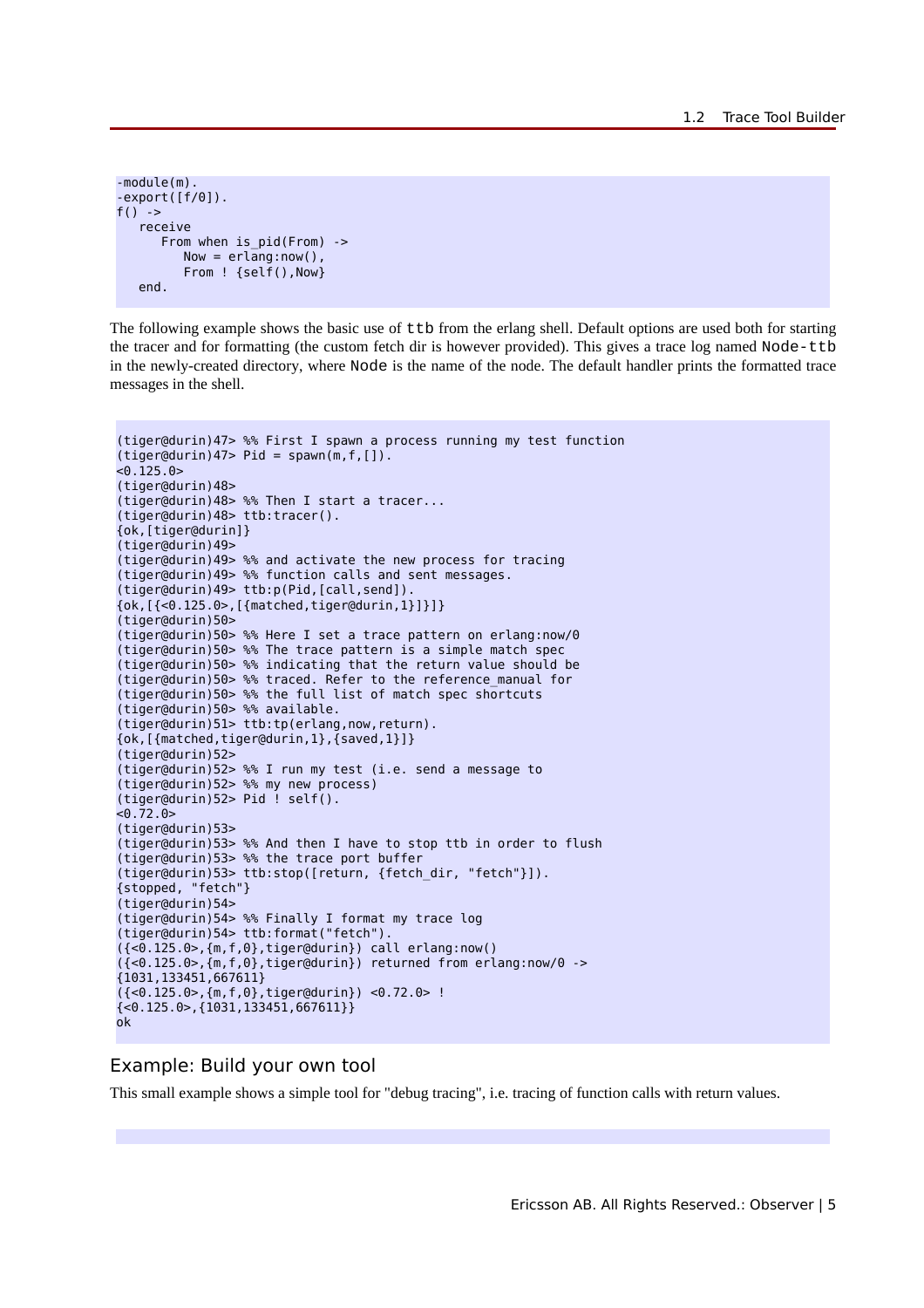```
-module(mydebug).
-export([start/0,trc/1,stop/0,format/1]).
-export([print/4]).
%% Include ms transform.hrl so that I can use dbg:fun2ms/2 to
%% generate match specifications.
-include_lib("stdlib/include/ms_transform.hrl").
%% --------------Tool API-------
%%% ----------------------------------
%%% Star the "mydebug" tool
start() ->
 %% The options specify that the binary log shall be named
 %% <Node>-debug_log and that the print/4 function in this
     %% module shall be used as format handler
     ttb:tracer(all,[{file,"debug_log"},{handler,{{?MODULE,print},0}}]),
     %% All processes (existing and new) shall trace function calls
     %% We want trace messages to be sorted upon format, which requires
     %% timestamp flag. The flag is however enabled by default in ttb.
     ttb:p(all,call).
%%% Set trace pattern on function(s)
trc(M) when is_atom(M) ->
 trc({M,'_','_'});
trc({M,F}) when is_atom(M), is_atom(F) ->
    trc(\{M,F, ''\});
trc({M,F,_A}=MFA) when is_atom(M), is_atom(F) ->
    \frac{1}{8} This match spec shortcut specifies that return values shall
     %% be traced.
    MatchSpec = dbg:fun2ms(fun(_) -> return_trace() end),
     ttb:tpl(MFA,MatchSpec).
%%% Format a binary trace log
format(Dir) ->
     ttb:format(Dir).
%%% Stop the "mydebug" tool
stop() ->
     ttb:stop(return).
%%% --------Internal functions--------
                 %%% ----------------------------------
%%% Format handler
print( Out, end of trace, TI,N) ->
    N;
print(Out,Trace,_TI,N) ->
     do_print(Out,Trace,N),
    N+1.
do print(Out, {trace ts, P, call, {M, F, A}, Ts}, N) ->
     io:format(Out,
               "~w: ~w, ~w:~n"
                        : ~w:~w/~w~n"
 "Arguments :~p~n~n",
[N,Ts,P,M,F,length(A),A]);
do_print(Out,{trace_ts,P,return_from,{M,F,A},R,Ts},N) ->
     io:format(Out,
              "~w: ~w, ~w:~n"
               "Return from : ~w:~w/~w~n"
               "Return value :~p~n~n",
              [N, Ts, P, M, F, A, R].
```
To distinguish trace logs produced with this tool from other logs, the file option is used in tracer/2. The logs will therefore be fetched to a directory named ttb\_upload\_debug\_log-YYYYMMDD-HHMMSS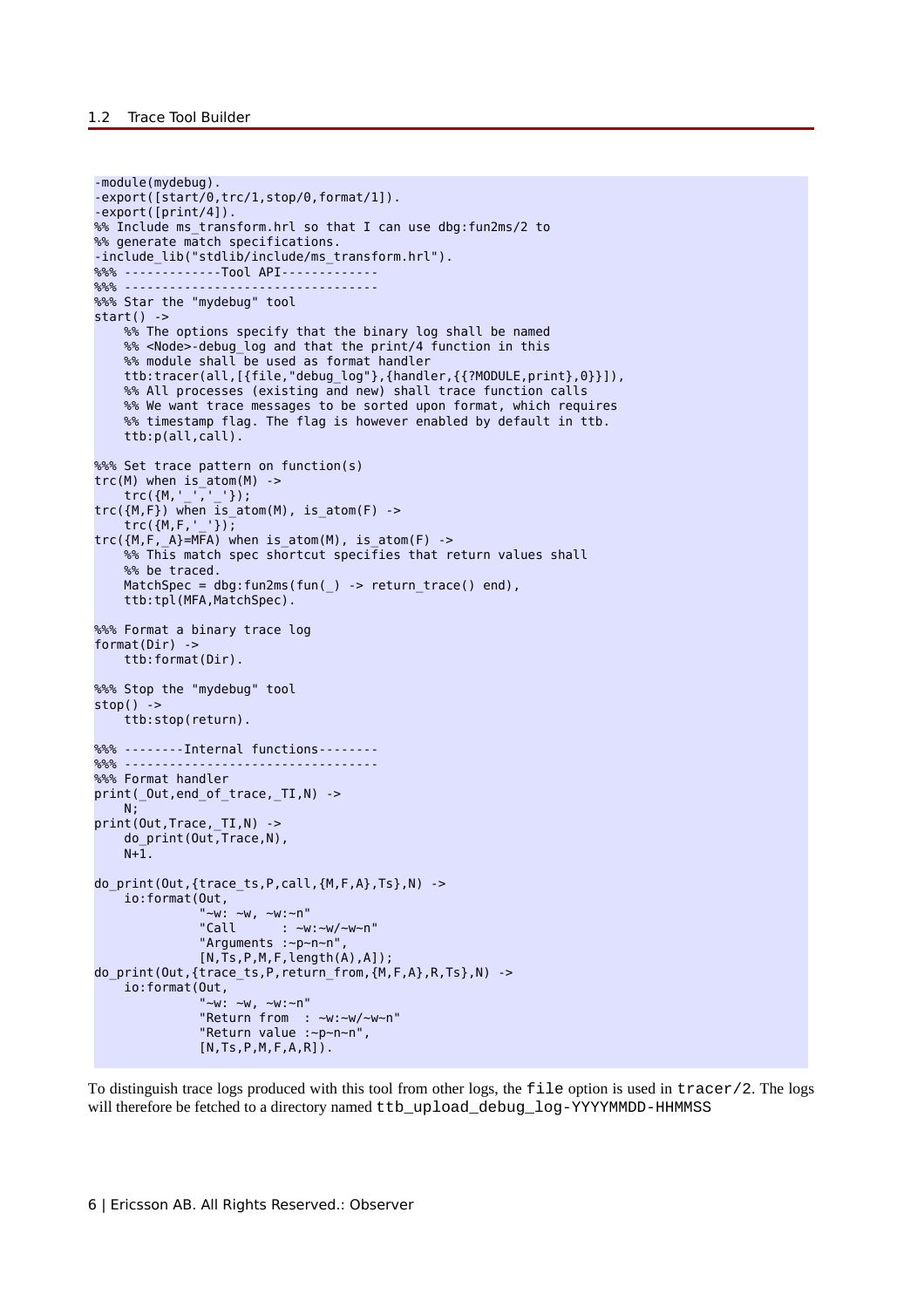By using the handler option when starting the tracer, the information about how to format the file is stored in the trace information file  $(. t i)$ . This is not necessary, as it might be given at the time of formatting instead. It can however be useful if you e.g. want to automatically format your trace logs by using the format option in ttb:stop/1. It also means that you don't need any knowledge of the content of a binary log to be able to format it the way it was intended. If the handler option is given both when starting the tracer and when formatting, the one given when formatting is used.

The call trace flag is set on all processes. This means that any function activated with the trc/1 command will be traced on all existing and new processes.

### 1.2.3 Running the Trace Tool Builder against a remote node

The Observer application might not always be available on the node that shall be traced (in the following called the "traced node"). It is still possible to run the Trace Tool Builder from another node (in the following called the "trace control node") as long as

- The Observer application is available on the trace control node.
- The Runtime Tools application is available on both the trace control node and the traced node.

If the Trace Tool Builder shall be used against a remote node, it is highly recommended to start the trace control node as *hidden*. This way it can connect to the traced node without the traced node "seeing" it, i.e. if the nodes() BIF is called on the traced node, the trace control node will not show. To start a hidden node, add the -hidden option to the erl command, e.g.

```
% erl -sname trace_control -hidden
```
#### Diskless node

If the traced node is diskless, ttb must be started from a trace control node with disk access, and the file option must be given to the  $\text{trace}/2$  function with the value  $\{\text{local}, \text{File}\}, e.g.$ 

```
(trace_control@durin)1> ttb:tracer(mynode@diskless,{file,{local,
{wrap,"mytrace"}}}).
{ok,[mynode@diskless]}
```
## 1.2.4 Additional tracing options

When setting up a trace, several features may be turned on:

- time-constrained tracing,
- overload protection,
- autoresuming.

#### Time-constrained tracing

Sometimes, it may be helpful to enable trace for a given period of time (i.e. to monitor a system for 24 hours or half of a second). This may be done by issuing additional {timer, TimerSpec} option. If TimerSpec has the form of MSec, the trace is stopped after MSec milliseconds using ttb:stop/0. If any additional options are provided (TimerSpec = {MSec, Opts}), ttb:stop/1 is called instead with Opts as the arguments. The timer is started with  $ttb: p/2$ , so any trace patterns should be set up before.  $ttb:start\_trace/4$  always sets up all pattern before invoking  $ttb:p/2$ . Note that due to network and processing delays the the period of tracing is approximate. The example below shows how to set up a trace which will be automatically stopped and formatted after 5 seconds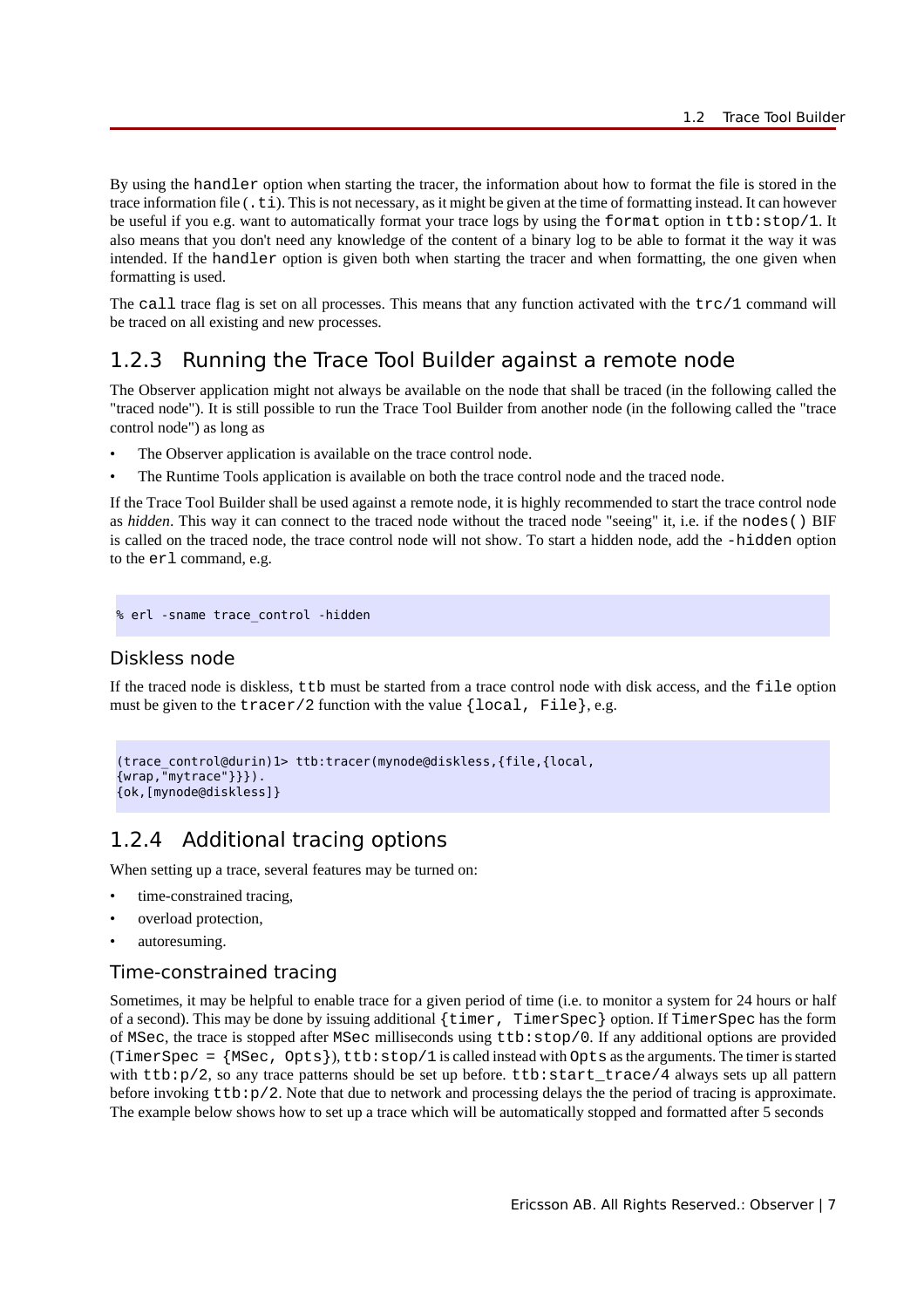```
(tiger@durin)1>ttb:start_trace([node()],
                                [{erlang, now, []}],
                                 {all, call},
                                 [{timer, {5000, format}}]).
```
When tracing live systems, special care needs to be always taken not to overload a node with too heavy tracing. ttb provides the overload option to help to address the problem.

{overload, MSec, Module, Function} instructs the ttb backend (called observer\_backend, part of the runtime\_tools application) to perform overload check every MSec milliseconds. If the check (namely Module:Function(check)) returns true, tracing is disabled on the selected node.

Overload protection activated on one node does not affect other nodes, where the tracing continues as normal. ttb:stop/0/1 fetches data from all clients, including everything that has been collected before overload protection was activated. Note that changing trace details (with ttb:p and ttb:tp/tpl...) once overload protection gets activated in one of the traced nodes is not permitted in order not to allow trace setup to be inconsistent between nodes.

Module:Function provided with the overload option must handle three calls: init, check and stop. init and stop allows to perform some setup and teardown required by the check. An overload check module could look like this (note that check is always called by the same process, so put and get are possible).

```
-module(overload).
-export([check/1]).
check(init) ->
    Pid = sophisticated module: start(),
     put(pid, Pid);
check(check) ->
     get(pid) ! is_overloaded,
     receive
         Reply ->
             Reply
     after 5000 ->
              true
     end;
check(stop) ->
     get(pid) ! stop.
```
#### Autoresume

It is possible that a node (probably a buggy one, hence traced) crashes. In order to automatically resume tracing on the node as soon as it gets back, resume has to be used. When it is, the failing node tries to reconnect to trace control node as soon as runtime tools is started. This implies that runtime\_tools must be included in other node's startup chain (if it is not, one could still resume tracing by starting runtime tools manually, i.e. by an RPC call).

In order not to loose the data that the failing node stored up to the point of crash, the control node will try to fetch it before restarting trace. This must happen within the allowed time frame or is aborted (default is 10 seconds, can be customized with  $\{$  resume, MSec $\}$ ). The data fetched this way is then merged with all other traces.

Autostart feature requires additional data to be stored on traced nodes. By default, the data is stored automatically to the file called "ttb\_autostart.bin" in the traced node's cwd. Users may decide to change this behaviour (i.e. on diskless nodes) by specifying their own module to handle autostart data storage and retrieval (ttb\_autostart\_module environment variable of runtime\_tools). Please see the ttb's reference manual to see the module's API. This example shows the default handler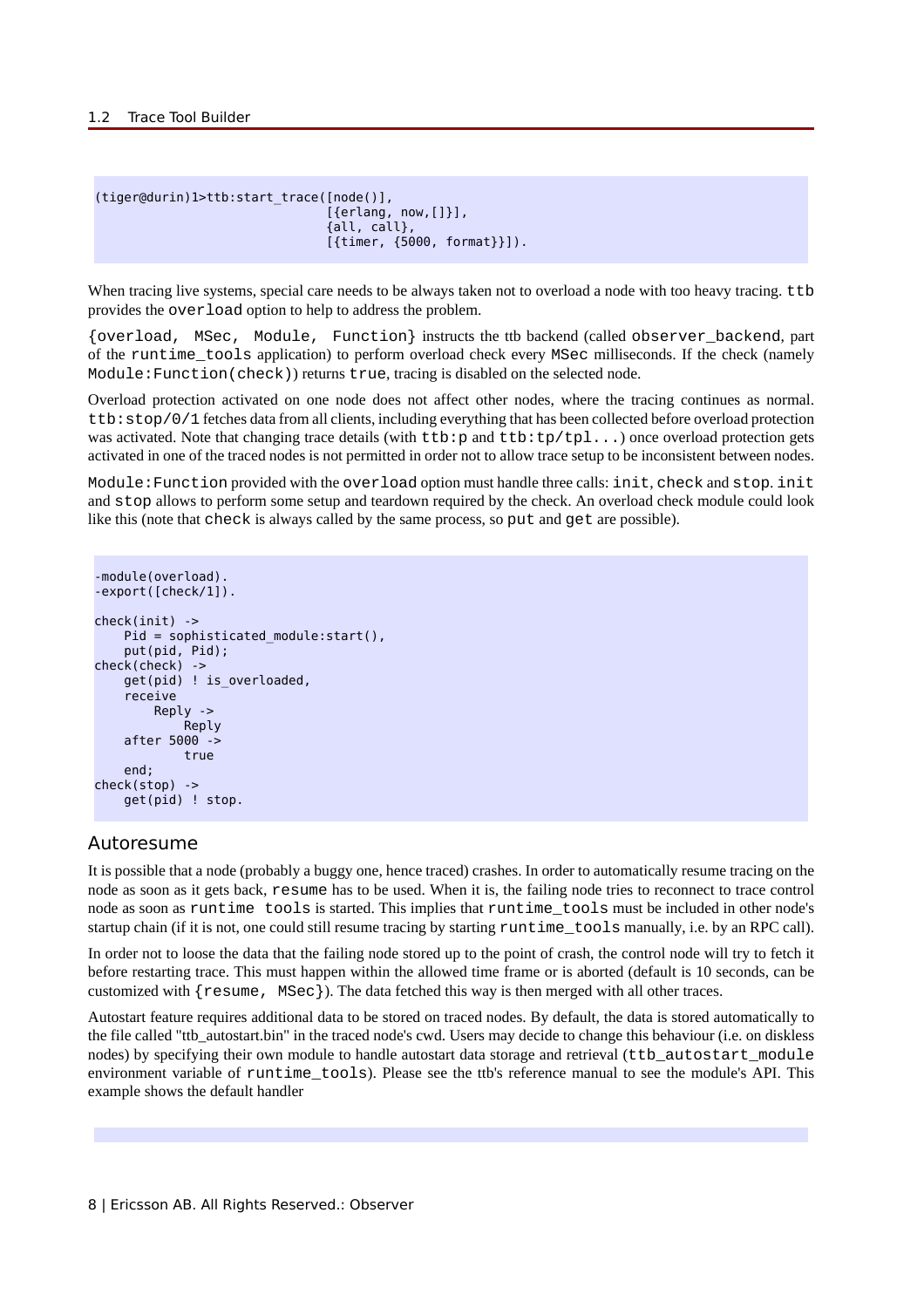```
-module(ttb autostart).
-export([read_config/0,
         write config/1,
          delete_config/0]).
-define(AUTOSTART_FILENAME, "ttb_autostart.bin").
delete config() ->
     file:delete(?AUTOSTART_FILENAME).
read_config() ->
     case file:read_file(?AUTOSTART_FILENAME) of
        \{ok, Data\} -> \{ok, binary_to_term(Data)\}; Error -> Error
     end.
write config(Data) ->
    \overline{file:write} file(?AUTOSTART_FILENAME, term_to_binary(Data)).
```
Remember that file trace ports buffer the data by default. If the node crashes, trace messages are not flushed to the binary log. If the chance of failure is high, it might be a good idea to automatically flush the buffers every now and then. Passing {flush, MSec} as one of ttb:tracer/2 option flushes all buffers every MSec milliseconds.

#### dbg mode

The  $\{shell,$  ShellType $\}$  option allows to make ttb operation similar to dbg. Using  $\{shell,$  true $\}$ displays all trace messages in the shell before storing them. {shell, only} additionally disables message storage (so that the tool behaves exactly like dbg). This is allowed only with ip trace ports ({ $\text{trace}$ , { $\text{local}$ , File}}).

The command  $ttb:trace(dbg)$  is a shortcut for the pure-dbg mode ({shell, only}).

# 1.2.5 Trace Information and the .ti File

In addition to the trace log file(s), a file with the extension . t i is created when the Trace Tool Builder is started. This is the trace information file. It is a binary file, and it contains the process information, trace flags used, the name of the node to which it belongs and all information written with the write trace info/2 function. .ti files are always fetched with other logs when the trace is stopped.

Except for the process information, everything in the trace information file is passed on to the handler function when formatting. The TI parameter is a list of {Key,ValueList} tuples. The keys flags, handler, file and node are used for information written directly by ttb.

You can add information to the trace information file by calling write\_trace\_info/2. Note that ValueList always will be a list, and if you call write trace info/2 several times with the same Key, the ValueList will be extended with a new value each time. Example:

ttb:write\_trace\_info(mykey,1) gives the entry {mykey,[1]} in TI. Another call, ttb:write\_trace\_info(mykey,2), changes this entry to {mykey,[1,2]}.

### 1.2.6 Wrap Logs

If you want to limit the size of the trace logs, you can use wrap logs. This works almost like a circular buffer. You can specify the maximum number of binary logs and the maximum size of each log. ttb will create a new binary log each time a log reaches the maximum size. When the the maximum number of logs are reached, the oldest log is deleted before a new one is created.

Note that the overall size of data generated by ttb may be greater than the wrap specification would suggest - if a traced node restarts and autoresume is enabled, old wrap log is always stored and a new one is created.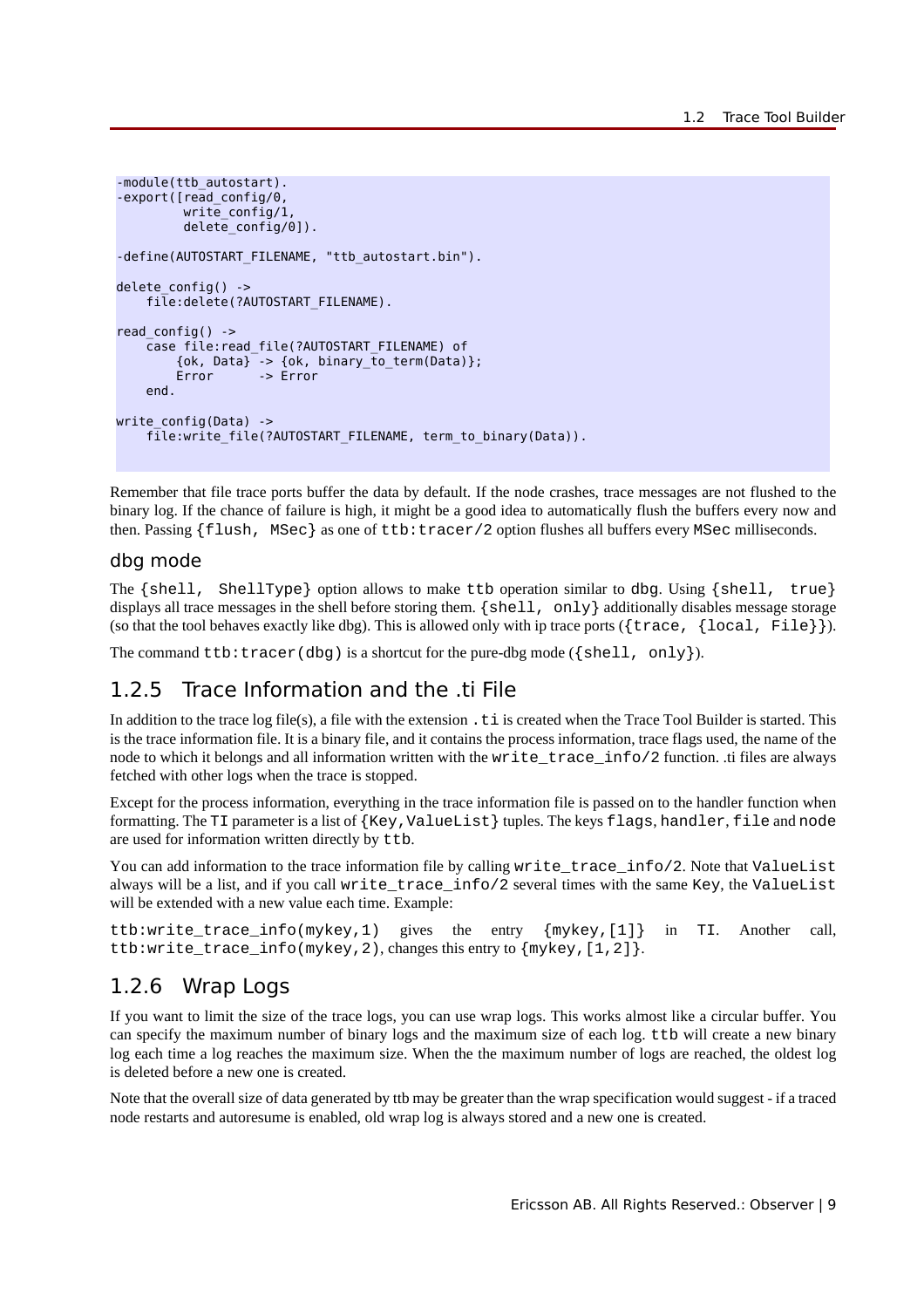Wrap logs can be formatted one by one or all at once. See *Formatting*.

### 1.2.7 Formatting

Formatting can be done automatically when stopping ttb (see *Automatically collect and format logs from all nodes*), or explicitly by calling the ttb:format/1/2 function.

Formatting means to read a binary log and present it in a readable format. You can use the default format handler in ttb to present each trace message as a line of text, or write your own handler to make more complex interpretations of the trace information. You can even use the Event Tracer et to present the trace log graphically (see *Presenting trace logs with Event Tracer*).

The first argument to  $tt\text{t}$ : format/1/2 specifies which binary log(s) to format. This is usually the name of a directory that ttb created during log fetch. Unless there is the disable\_sort option provided, the logs from different files are always sorted according to timestamp in traces.

The second argument to ttb:format/2 is a list of options. The out option specifies the destination where the formatted text shall be written. Default destination is standard\_io, but a filename can also be given. The handler option specifies the format handler to use. If this option is not given, the handler option given when starting the tracer is used. If the handler option was not given when starting the tracer either, a default handler is used, which prints each trace message as a line of text. The disable\_sort option indicates that there logs should not be merged according to timestamp, but processed one file after another (this might be a bit faster).

A format handler is a fun taking four arguments. This fun will be called for each trace message in the binary log(s). A simple example which only prints each trace message could be like this:

```
fun(Fd, Trace, _TraceInfo, State) ->
 io:format(Fd, "Trace: ~p~n", [Trace]),
    State
end.
```
Fd is the file descriptor for the destination file, or the atom standard\_io. \_TraceInfo contains information from the trace information file (see *Trace Information and the .ti File*). State is a state variable for the format handler fun. The initial value of the State variable is given with the handler option, e.g.

ttb:format("tiger@durin-ttb", [{handler, {{Mod,Fun}, initial\_state}}])  $\overline{\phantom{a}}^{0}$   $\overline{\phantom{a}}^{0}$   $\overline{\phantom{a}}^{0}$   $\overline{\phantom{a}}^{0}$   $\overline{\phantom{a}}^{0}$   $\overline{\phantom{a}}^{0}$   $\overline{\phantom{a}}^{0}$   $\overline{\phantom{a}}^{0}$   $\overline{\phantom{a}}^{0}$   $\overline{\phantom{a}}^{0}$   $\overline{\phantom{a}}^{0}$   $\overline{\phantom{a}}^{0}$   $\overline{\phantom{a}}^{0}$   $\overline{\phantom{a}}^{0}$   $\overline{\phantom{a}}^{$ 

Another format handler could be used to calculate time spent by the garbage collector:

```
fun( Fd,{trace ts, P, gc start, Info, StartTs}, TraceInfo, State) ->
       [{P,StartTs}|State];
    (Fd,{trace_ts,P,gc_end,_Info,EndTs},_TraceInfo,State) ->
       {value,{P,StartTs}} = lists:keysearch(P,1,State),
       Time = diff(StartTs,EndTs),
       io:format("GC in process ~w: ~w milliseconds~n", [P,Time]),
       State -- [{P,StartTs}]
end
```
A more refined version of this format handler is the function handle  $gc/4$  in the module multitrace.erl which can be found in the src directory of the Observer application.

The actual trace message is passed as the second argument (Trace). The possible values of Trace are: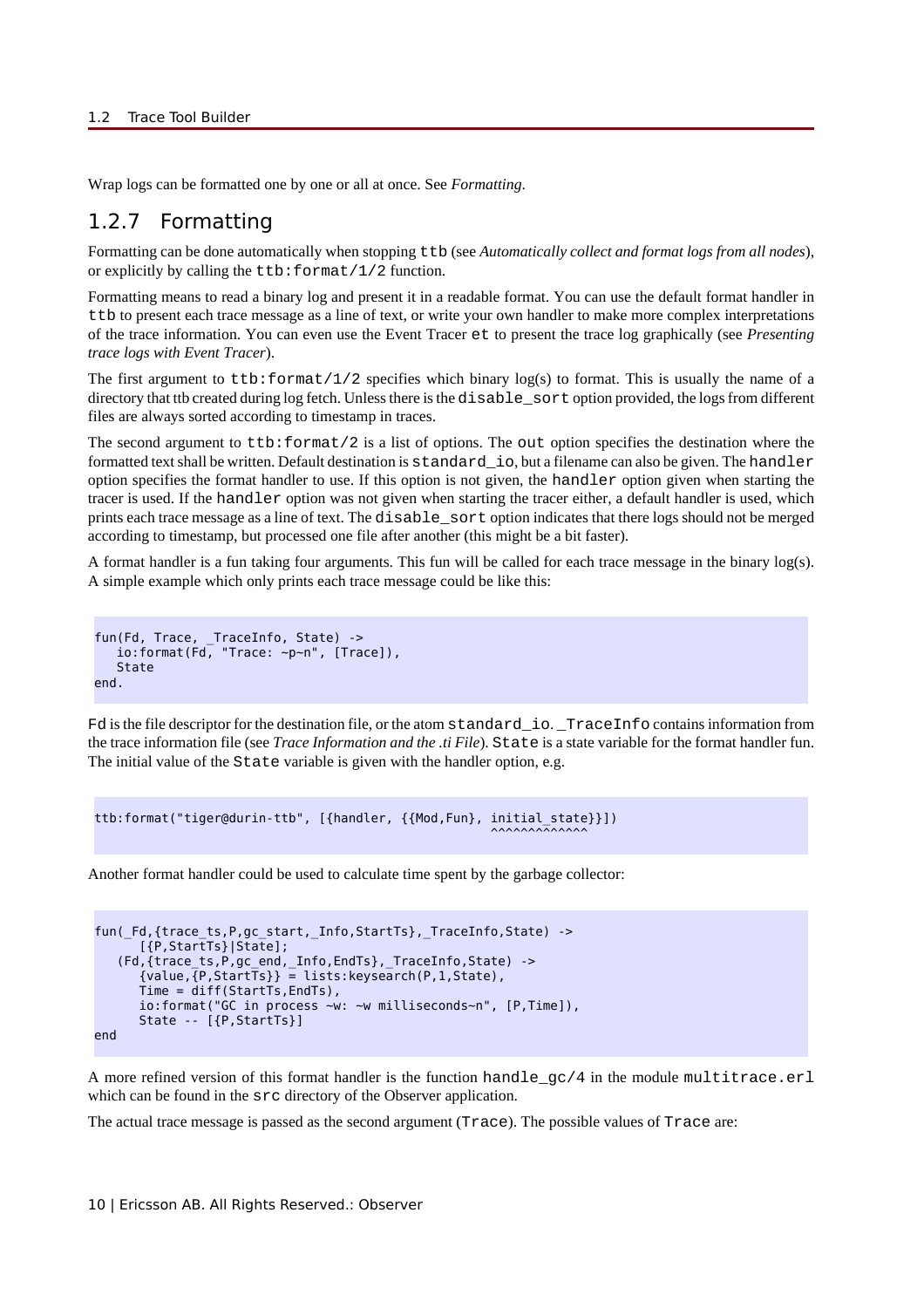- all trace messages described in erlang: trace/3 documentation,
- $\{drop, N\}$  if ip tracer is used (see dbg: trace\_port/2),
- end\_of\_trace received once when all trace messages have been processed.

By giving the format handler ttb:get\_et\_handler(), you can have the trace log presented graphically with et\_viewer in the Event Tracer application (see *Presenting trace logs with Event Tracer*).

You may always decide not to format the whole trace data contained in the fetch directory, but analyze single files instead. In order to do so, a single file (or list of files) have to be passed as the first argument to  $f_2/1/2$ .

Wrap logs can be formatted one by one or all in one go. To format one of the wrap logs in a set, give the exact name of the file. To format the whole set of wrap logs, give the name with '\*' instead of the wrap count. An example:

Start tracing:

```
(tiger@durin)1> ttb:tracer(node(),{file,{wrap,"trace"}}).
{ok,[tiger@durin]}
(tiger@durin)2> ttb:p(...)
...
```
This will give a set of binary logs, like:

```
tiger@durin-trace.0.wrp
tiger@durin-trace.1.wrp
tiger@durin-trace.2.wrp
...
```
Format the whole set of logs:

1> ttb:format("tiger@durin-trace.\*.wrp"). .... ok  $2>$ 

Format only the first log:

```
1> ttb:format("tiger@durin-trace.0.wrp").
....
ok
2>
```
To merge all wrap logs from two nodes:

```
1> ttb:format(["tiger@durin-trace.*.wrp","lion@durin-trace.*.wrp"]).
....
ok
2 >
```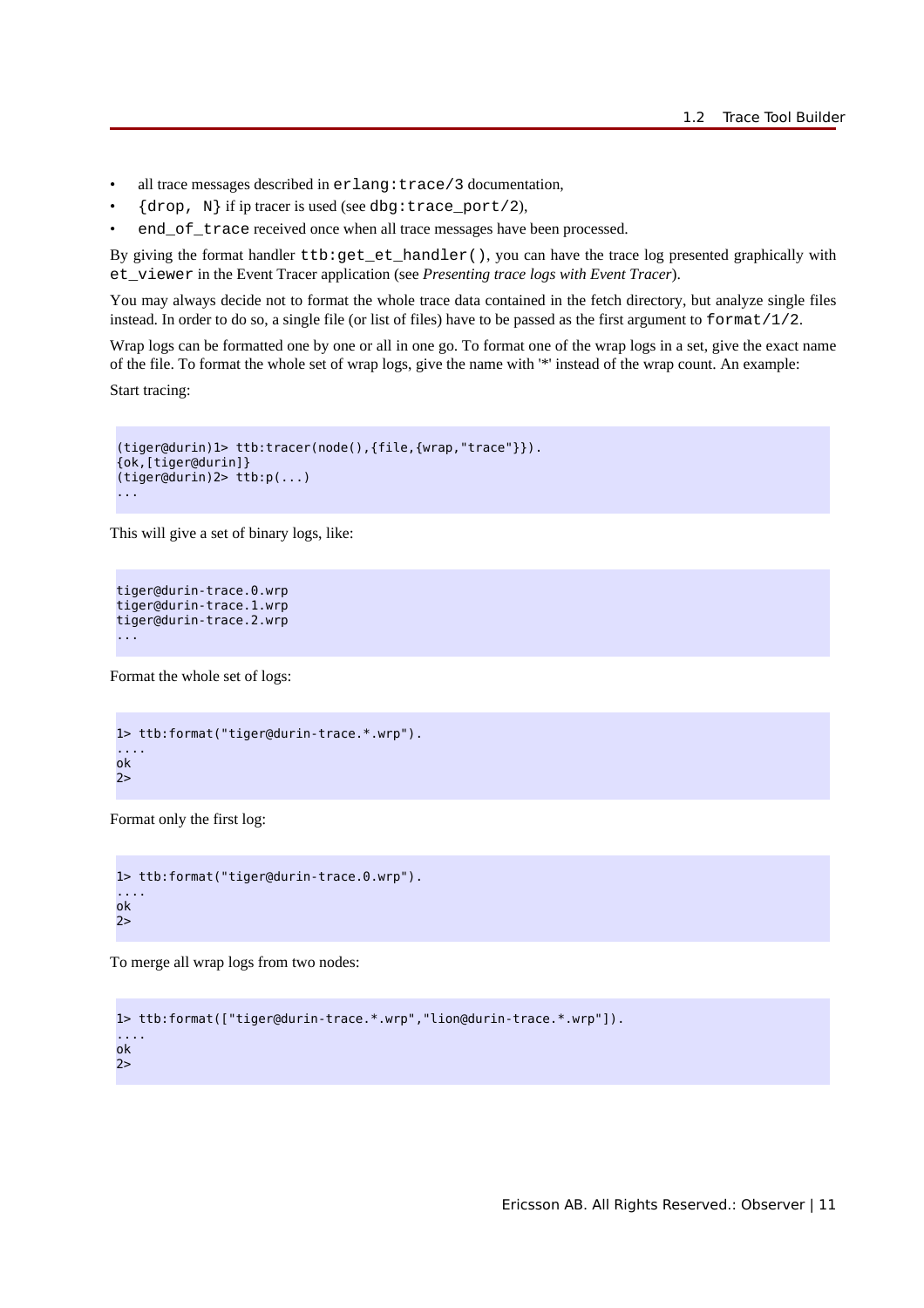#### Presenting trace logs with Event Tracer

For detailed information about the Event Tracer, please turn to the User's Guide and Reference Manuals for the et application.

By giving the format handler ttb:get\_et\_handler(), you can have the trace log presented graphically with et\_viewer in the Event Tracer application. ttb provides a few different filters which can be selected from the Filter menu in the et\_viewer window. The filters are names according to the type of actors they present (i.e. what each vertical line in the sequence diagram represent). Interaction between actors is shown as red arrows between two vertical lines, and activities within an actor are shown as blue text to the right of the actors line.

The processes filter is the only filter which will show all trace messages from a trace log. Each vertical line in the sequence diagram represents a process. Erlang messages, spawn and link/unlink are typical interactions between processes. Function calls, scheduling and garbage collection are typical activities within a process. processes is the default filter.

The rest of the filters will only show function calls and function returns. All other trace message are discarded. To get the most out of these filters, et\_viewer needs to known the caller of each function and the time of return. This can be obtained by using both the call and return to flags when tracing. Note that the return to flag only works with local call trace, i.e. when trace patterns are set with ttb:tpl.

The same result can be obtained by using the call flag only and setting a match specification like this on local or global function calls:

```
1> dbg:fun2ms(fun() -> return trace(),message(caller()) end).
[{'_',[],[{return_trace},{message,{caller}}]}]
```
This should however be done with care, since the  $\{return\_trace\}$  function in the match specification will destroy tail recursiveness.

The modules filter shows each module as a vertical line in the sequence diagram. External function calls/returns are shown as interactions between modules and internal function calls/returns are shown as activities within a module.

The functions filter shows each function as a vertical line in the sequence diagram. A function calling itself is shown as an activity within a function, and all other function calls are shown as interactions between functions.

The mods and procs and funcs and procs filters are equivalent to the modules and functions filters respectively, except that each module or function can have several vertical lines, one for each process it resides on.

In the next example, modules foo and bar are used:

```
-module(foo).
-export([start/0,go/0]).
start() ->
    spawn(?MODULE, go, []).
\cos(\theta) receive
          stop ->
              ok;
         q_0 ->
             bar: f1().
              go()
     end.
```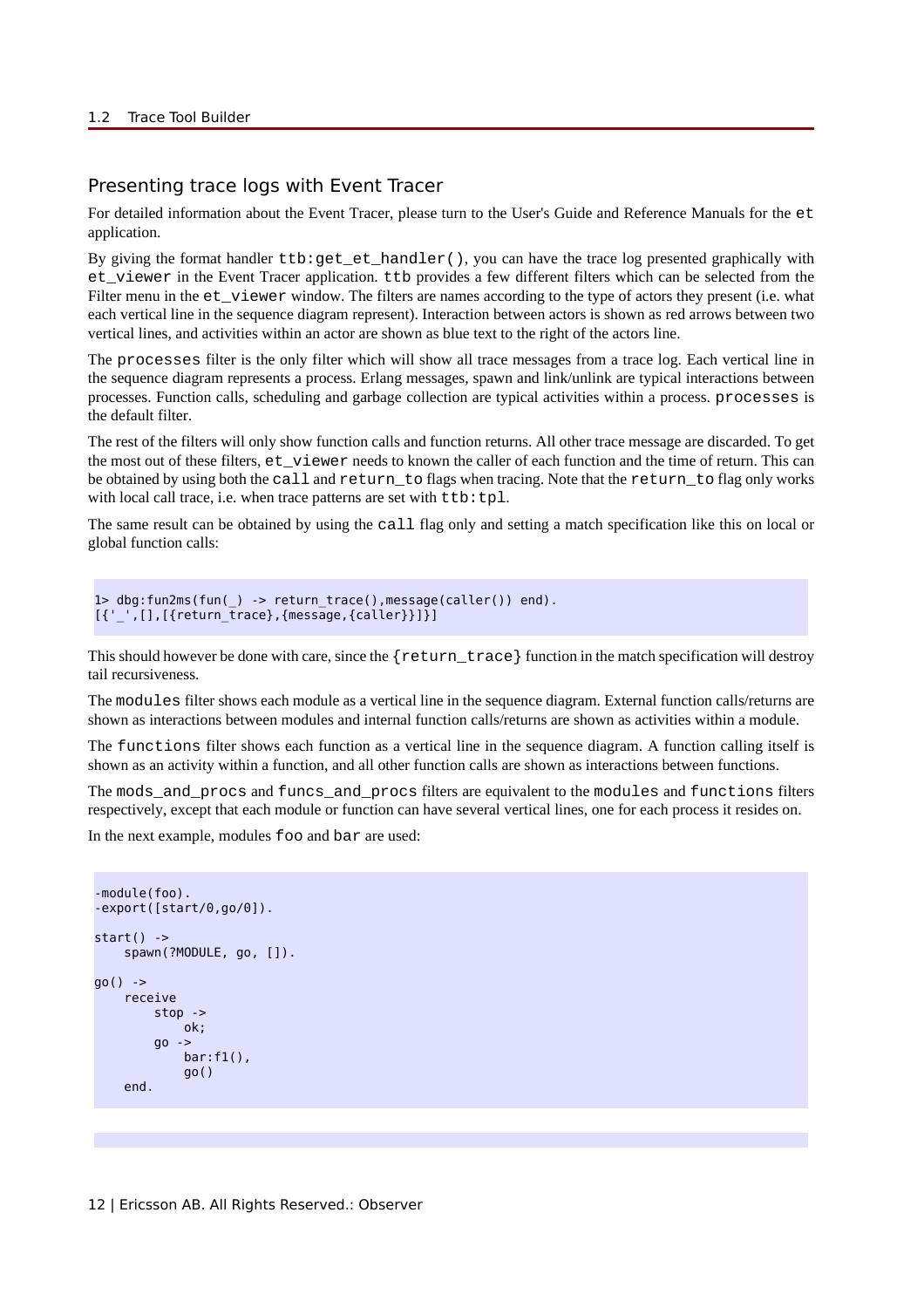```
-module(bar).
-export([f1/0,f3/0]).
f1() ->
    f2(),
     ok.
f2() ->
    spawn(?MODULE,f3,[]).
f3() ->
     ok.
```
Now let's set up the trace.

```
(tiger@durin)1>%%First we retrieve the Pid to limit traced processes set
(tiger@durin)1>Pid = foo:start().
(tiger@durin)2>%%Now we set up tracing
(tiger@durin)2>ttb:tracer().
(tiger@durin)3>ttb:p(Pid, [call, return_to, procs, set_on_spawn]).
(tiger@durin)4>ttb:tpl(bar, []).
(tiger@durin)5>%%Invoke our test function and see output with et viewer
(tiger@durin)5>Pid ! go.
(tiger@durin)6>ttb:stop({format, {handler, ttb:get_et_handler()}}).
```
This should render a result similar to the following: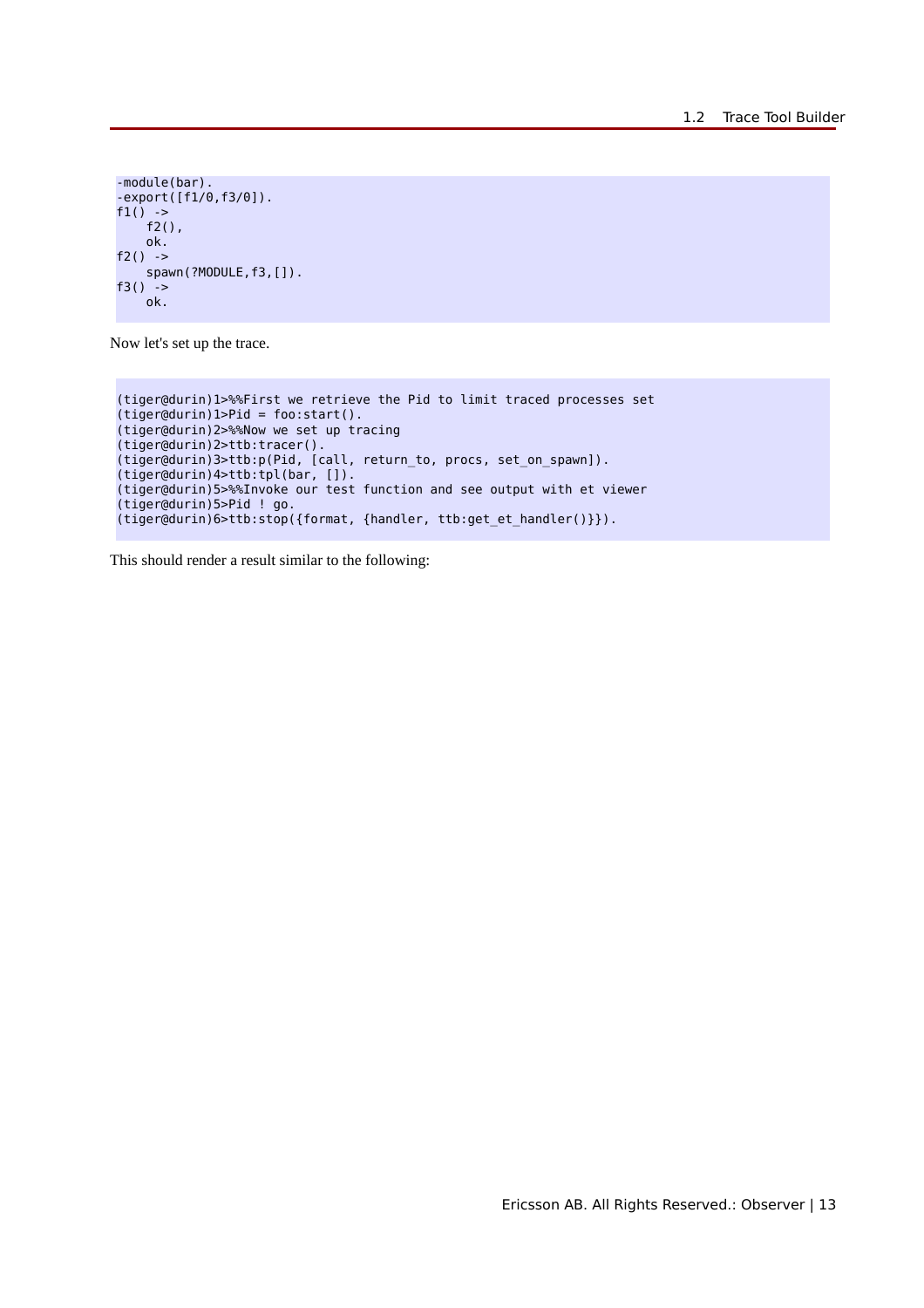

Figure 2.1: Filter: "processes"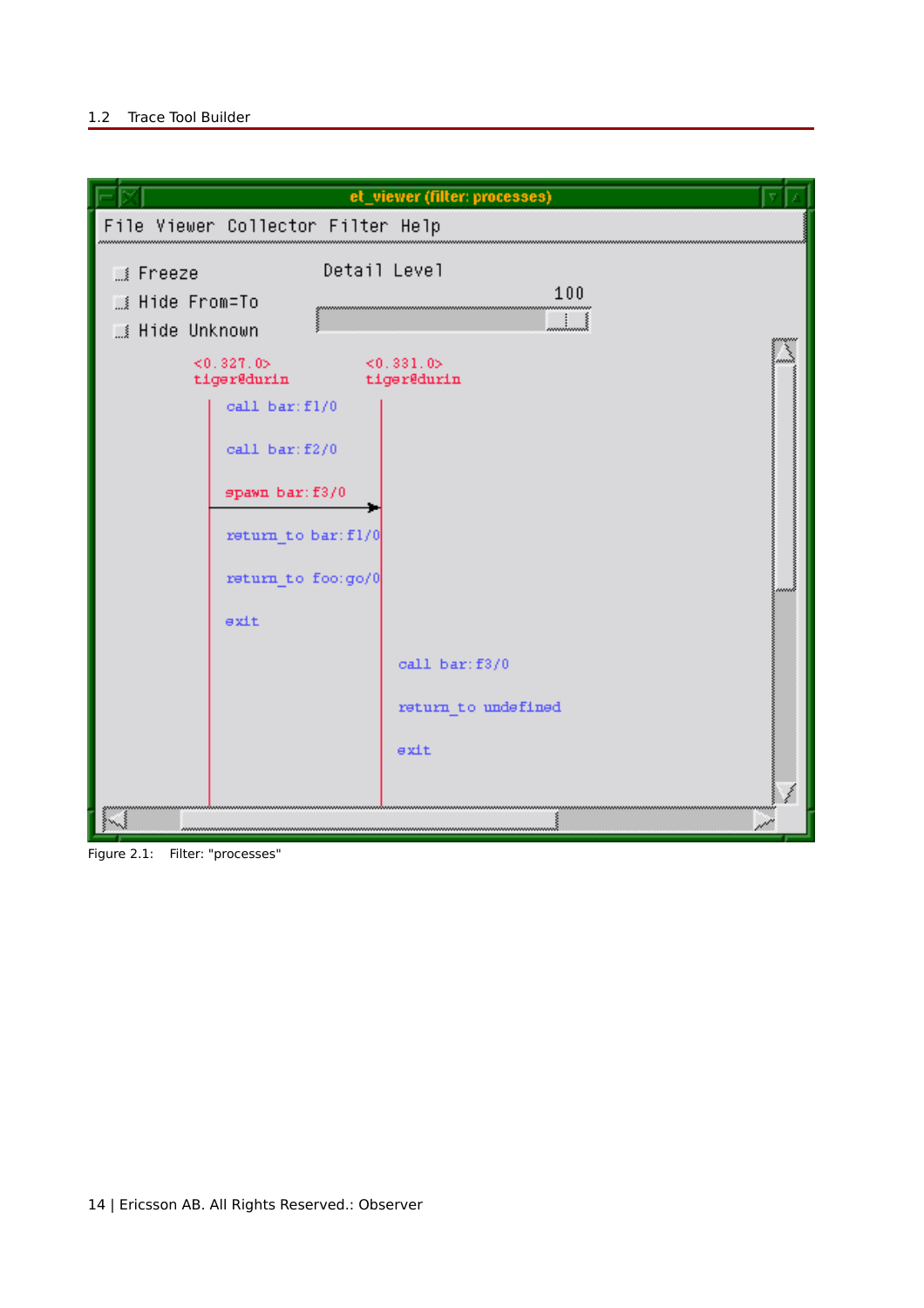

Figure 2.2: Filter: "mods and procs"

Note, that we can use ttb: start\_trace/4 function to help us here:

```
(tiger@durin)1>Pid = foo:start().
(tiger@durin)2>ttb:start_trace([node()],
                          [{bar,[]}],
 {Pid, [call, return_to, procs, set_on_spawn]}
 {handler, ttb:get_et_handler()}).
(tiger@durin)3>Pid ! go.
(tiger@durin)4>ttb:stop(format).
```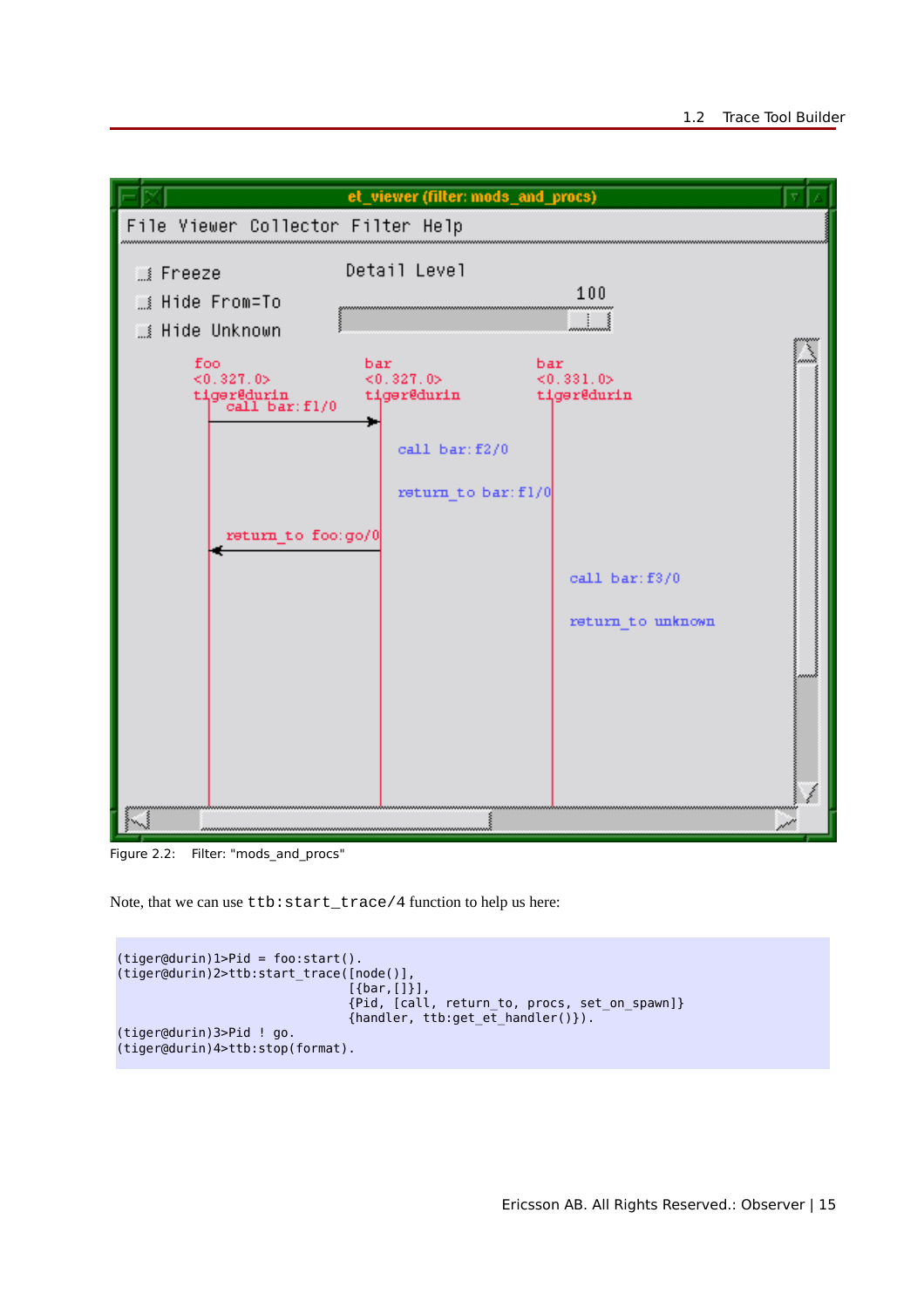## 1.2.8 Automatically collect and format logs from all nodes

By default ttb:stop/1 fetches trace logs and trace information files from all nodes. The logs are stored in a new directory named ttb upload-Filename-Timestamp under the working directory of the trace control node. Fetching may be disabled by providing the nofetch option to ttb: stop/1. User can specify a fetch directory of his choice passing the {fetch dir, Dir} option.

If the option format is given to ttb:  $stop/1$ , the trace logs are automatically formatted after tracing is stopped.

## 1.2.9 History and Configuration Files

For the tracing functionality, dbg could be used instead of the ttb for setting trace flags on processes and trace patterns for call trace, i.e. the functions p, tp, tpl, ctp, ctpl and ctpg. There are only two things added by ttb for these functions:

- all calls are stored in the history buffer and can be recalled and stored in a configuration file. This makes it easy to setup the same trace environment e.g. if you want to compare two test runs. It also reduces the amount of typing when using ttb from the erlang shell;
- shortcuts are provided for the most common match specifications (in order not to force the user to use dbg:fun2ms continually

Use list\_history/0 to see the content of the history buffer, and run\_history/1 to re-execute one of the entries.

The main purpose of the history buffer is the possibility to create configuration files. Any function stored in the history buffer can be written to a configuration file and used for creating a specific configuration at any time with one single function call.

A configuration file is created or extended with write  $\text{confiq}/2/3$ . Configuration files are binary files and can therefore only be read and written with functions provided by ttb.

You can write the complete content of the history buffer to a config file by calling ttb:write\_config(ConfigFile,all). And you can write selected entries from the history by calling ttb:write\_config(ConfigFile,NumList), where NumList is a list of integers pointing out the history entries to write. Moreover, the history buffer is always dumped to ttb last config when ttb:stop/0/1 is called.

User defined entries can also be written to a config file by calling the function ttb:write\_config(ConfigFile,ConfigList) where ConfigList is a list of {Module,Function,Args}.

Any existing file ConfigFile is deleted and a new file is created when write  $\text{config/2}$  is called. The option append can be used if you wish to add something at the end of an existing config file, e.g. ttb:write\_config(ConfigFile,What,[append]).

#### Example: History and configuration files

See the content of the history buffer

```
(tiger@durin)191> ttb:tracer(). 
{ok,[tiger@durin]}
(tiger@durin)192> ttb:p(self(),[garbage_collection,call]). 
{ok,{[<0.1244.0>],[garbage_collection,call]}}
(tiger@durin)193> ttb:tp(ets,new,2,[]).
{ok,[{matched,1}]}
(tiger@durin)194> ttb:list_history().
[{1,{ttb,tracer,[tiger@durin,[]]}},
 {2,{ttb,p,[<0.1244.0>,[garbage_collection,call]]}},
```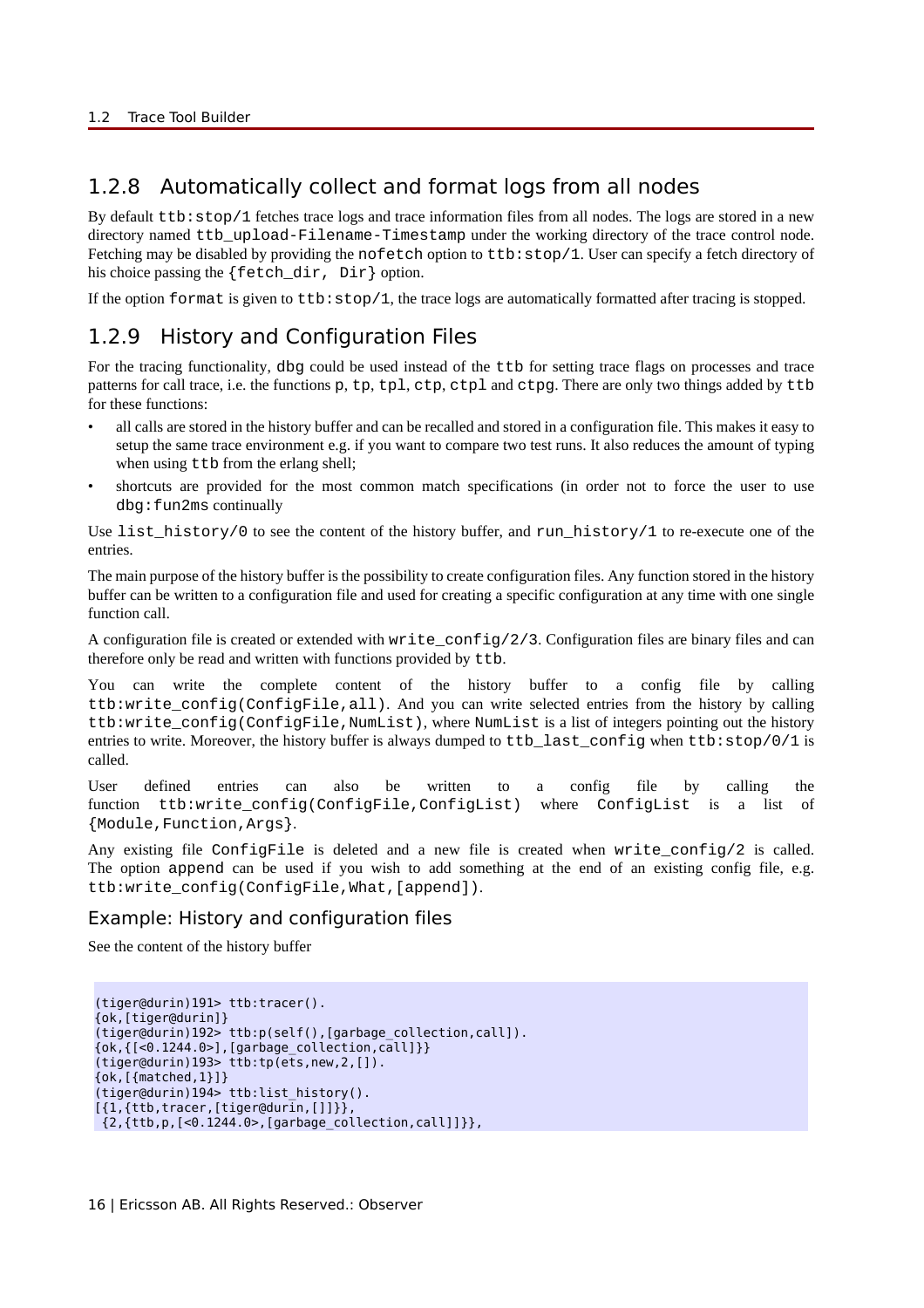#### {3,{ttb,tp,[ets,new,2,[]]}}]

Execute an entry from the history buffer:

```
(tiger@durin)195> ttb:ctp(ets,new,2).
{ok,[{matched,1}]}
(tiger@durin)196> ttb:list_history().
[{1},{ttb, tracer, [tiger@durIn, []]}],
 {2,{ttb,p,[<0.1244.0>,[garbage_collection,call]]}},
 {3,{ttb,tp,[ets,new,2,[]]}},
 {4,{ttb,ctp,[ets,new,2]}}]
(tiger@durin)197> ttb:run_history(3).
ttb:tp(ets,new,2,[]) ->
{ok,[{matched,1}]}
```
Write the content of the history buffer to a configuration file:

```
(tiger@durin)198> ttb:write_config("myconfig",all).
ok
(tiger@durin)199> ttb:list_config("myconfig").
[{1,{ttb,tracer,[tiger@durin,[]]}}
  {2,{ttb,p,[<0.1244.0>,[garbage_collection,call]]}},
  {3,{ttb,tp,[ets,new,2,[]]}},
  {4,{ttb,ctp,[ets,new,2]}},
  {5,{ttb,tp,[ets,new,2,[]]}}]
```
Extend an existing configuration:

```
(tiger@durin)200> ttb:write_config("myconfig",[{ttb,tp,[ets,delete,1,[]]}],
[append]).
ok
(tiger@durin)201> ttb:list_config("myconfig").
[{1},{ttb, tracer,[tiger@durin,[]]}] {2,{ttb,p,[<0.1244.0>,[garbage_collection,call]]}},
 {3,{ttb,tp,[ets,new,2,[]]}},
 {4,{ttb,ctp,[ets,new,2]}},
 {5,{ttb,tp,[ets,new,2,[]]}},
 {6,{ttb,tp,[ets,delete,1,[]]}}]
```
Go back to a previous configuration after stopping Trace Tool Builder:

```
(tiger@durin)202> ttb:stop().
ok
(tiger@durin)203> ttb:run_config("myconfig").
ttb:tracer(tiger@durin, \boxed{)} ->
{ok,[tiger@durin]}
ttb:p(<0.1244.0>,[garbage_collection,call]) ->
{ok,{[<0.1244.0>],[garbage_collection,call]}}
ttb:tp(ets,new,2,[]) ->
{ok,[{matched,1}]}
ttb:ctp(ets,new,2) ->
{ok,[{matched,1}]}
```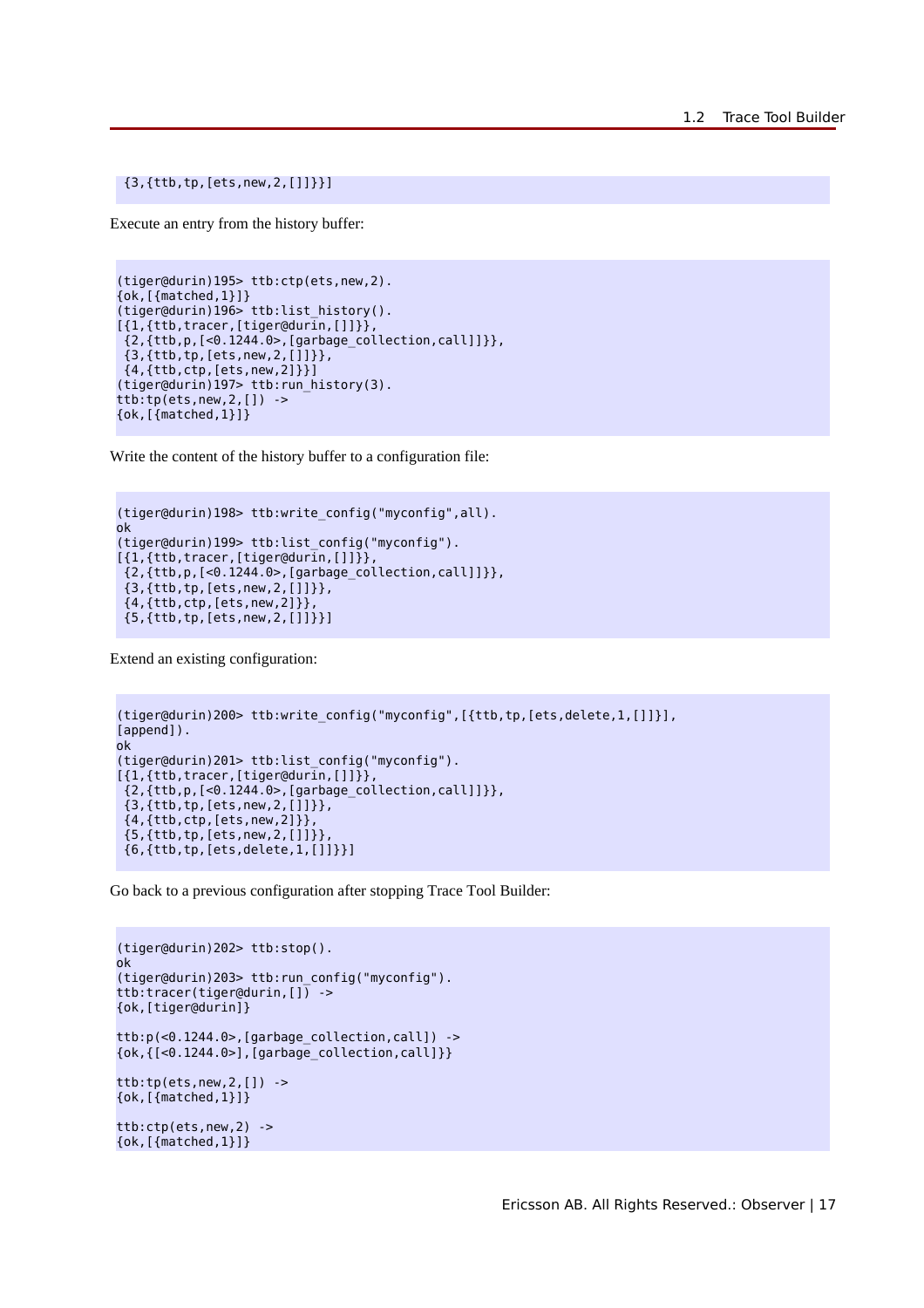```
ttb:tp(ets,new,2,[]) ->
{ok,[{matched,1}]}
ttb:tp(ets,delete,1,[]) ->
{ok,[{matched,1}]}
ok
```
Write selected entries from the history buffer to a configuration file:

```
(tiger@durin)204> ttb:list_history(). 
[{1,{ttb,tracer,[tiger@durin,[]]}},
 {2,{ttb,p,[<0.1244.0>,[garbage_collection,call]]}},
 {3,{ttb,tp,[ets,new,2,[]]}},
 {4,{ttb,ctp,[ets,new,2]}},
 {5,{ttb,tp,[ets,new,2,[]]}},
 {6,{ttb,tp,[ets,delete,1,[]]}}]
(tiger@durin)205> ttb:write_config("myconfig",[1,2,3,6]).
ok
(tiger@durin)206> ttb:list_config("myconfig").
[{1,{ttb,tracer,[tiger@durin,[]]}},
 {2,{ttb,p,[<0.1244.0>,[garbage_collection,call]]}},
 {3,{ttb,tp,[ets,new,2,[]]}},
 {4,{ttb,tp,[ets,delete,1,[]]}}]
(tiger@durin)207>
```
#### 1.2.10 Sequential Tracing

To learn what sequential tracing is and how it can be used, please turn to the reference manual for the seq  $trace$ module in the kernel application.

The support for sequential tracing provided by the Trace Tool Builder includes

- Initiation of the system tracer. This is automatically done when a trace port is started with ttb:tracer/0/1/2
- Creation of match specifications which activates sequential tracing

Starting sequential tracing requires that a tracer has been started with the  $ttb:trace/0/1/2$  function. Sequential tracing can then either be started via a trigger function with a match specification created with ttb:seq\_trigger\_ms/0/1, or directly by using the seq\_trace module in the kernel application.

#### Example: Sequential tracing

In the following example, the function  $dbq:qet\tt trace<sub>T</sub>/0$  is used as trigger for sequential tracing:

```
(tiger@durin)110> ttb:tracer(). 
{ok,[tiger@durin]}
(tiger@durin)111> ttb:p(self(),call). 
{ok,{[<0.158.0>],[call]}}
(tiger@durin)112> ttb:tp(dbg,get_tracer,0,ttb:seq_trigger_ms(send)).
{ok,[{matched,1},{saved,1}]}
(tiger@durin)113> dbg:get_tracer(), seq_trace:reset_trace(). 
true
(tiger@durin)114> ttb:stop(format).
({<0.158.0>,{shell,evaluator,3},tiger@durin}) call dbg:get_tracer()
SeqTrace [0]: ({<0.158.0>,{shell,evaluator,3},tiger@durin}) 
{<0.237.0>,dbg,tiger@durin} ! {<0.158.0>,{get_tracer,tiger@durin}} 
[Serial: {0,1}]
```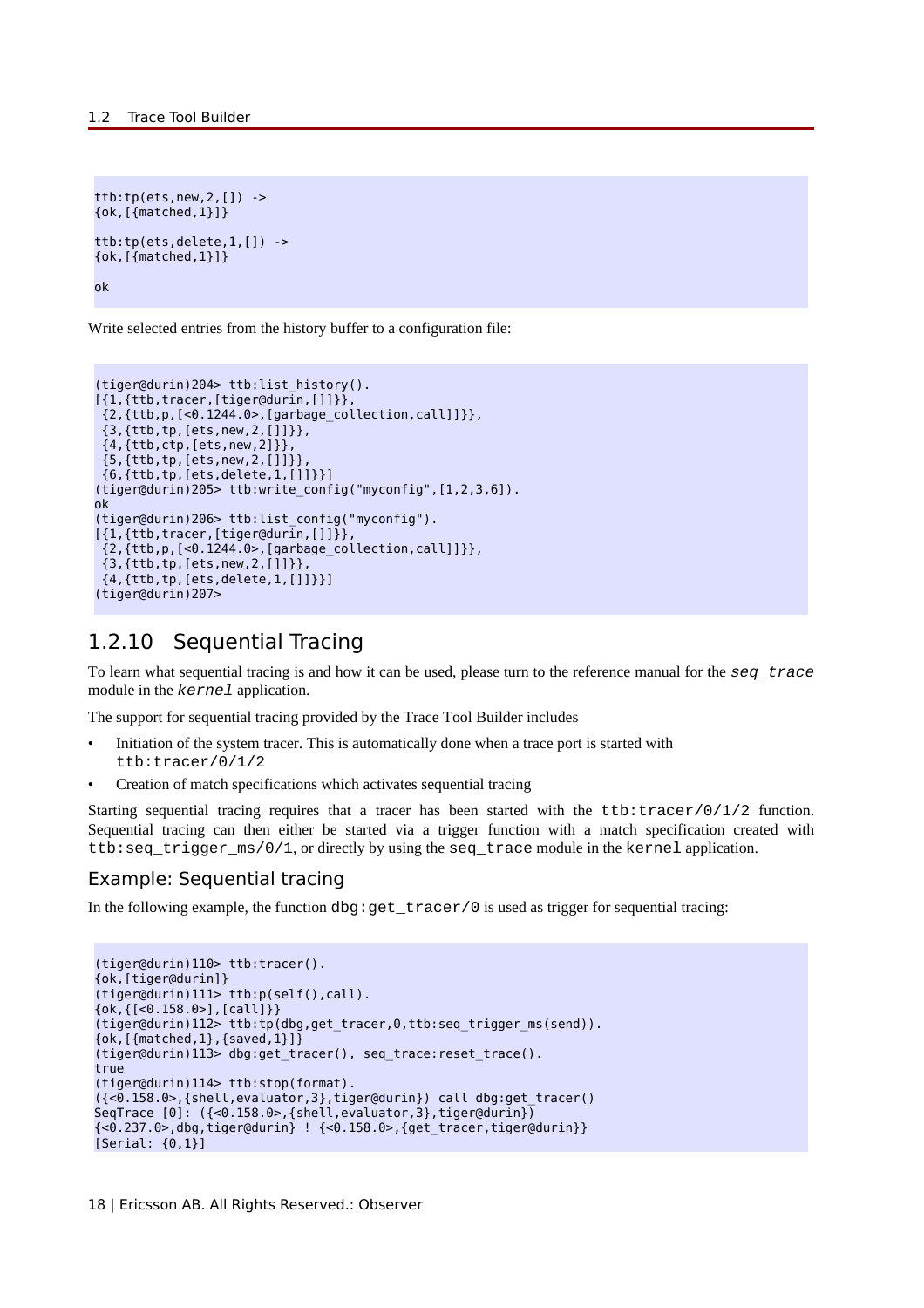```
SeqTrace [0]: ({<0.237.0>,dbg,tiger@durin}) 
{<0.158.0>,{shell,evaluator,3},tiger@durin} ! {dbg,{ok,#Port<0.222>}} 
[Serial: {1,2}]
ok
(tiger@durin)116>
```
Starting sequential tracing with a trigger is actually more useful if the trigger function is not called directly from the shell, but rather implicitly within a larger system. When calling a function from the shell, it is simpler to start sequential tracing directly, e.g.

```
(tiger@durin)116> ttb:tracer(). 
{ok,[tiger@durin]}
(tiger@durin)117> seq_trace:set_token(send,true), dbg:get_tracer(), 
seq trace: reset trace().
true
(tiger@durin)118> ttb:stop(format).
SeqTrace [0]: ({<0.158.0>,{shell,evaluator,3},tiger@durin}) 
{<0.246.0>,dbg,tiger@durin} ! {<0.158.0>,{get_tracer,tiger@durin}} 
[Serial: {0,1}]
SeqTrace [0]: ({<0.246.0>,dbg,tiger@durin}) 
{<0.158.0>,{shell,evaluator,3},tiger@durin} ! {dbg,{ok,#Port<0.229>}} 
[Serial: {1,2}]
ok
(tiger@durin)120>
```
In both examples above, the seq\_trace:reset\_trace/0 resets the trace token immediately after the traced function in order to avoid lots of trace messages due to the printouts in the erlang shell.

All functions in the seq trace module, except set system  $\text{trace}/1$ , can be used after the trace port has been started with ttb:tracer/0/1/2.

### 1.2.11 Example: Multipurpose trace tool

The module multitrace.erl which can be found in the src directory of the Observer application implements a small tool with three possible trace settings. The trace messages are written to binary files which can be formatted with the function  $multipitate:format/1/2$ .

```
multitrace:debug(What)
```
Start calltrace on all processes and trace the given function(s). The format handler used is

multitrace: handle\_debug/4 which prints each call and return. What must be an item or a list of items to trace, given on the format  ${Module}$ , Function, Arity $}, {Module}$ , Function $}$  or just Module.

multitrace:gc(Procs)

Trace garbage collection on the given process(es). The format handler used is multitrace:handle\_gc/4 which prints start and stop and the time spent for each GC.

multitrace:schedule(Procs)

Trace in- and out-scheduling on the given process(es). The format handler used is

multitrace:handle\_schedule/4 which prints each in and out scheduling with process, timestamp and current function. It also prints the total time each traced process was scheduled in.

# 1.3 Erlang Top

### 1.3.1 Introduction

Erlang Top, etop is a tool for presenting information about erlang processes similar to the information presented by top in UNIX.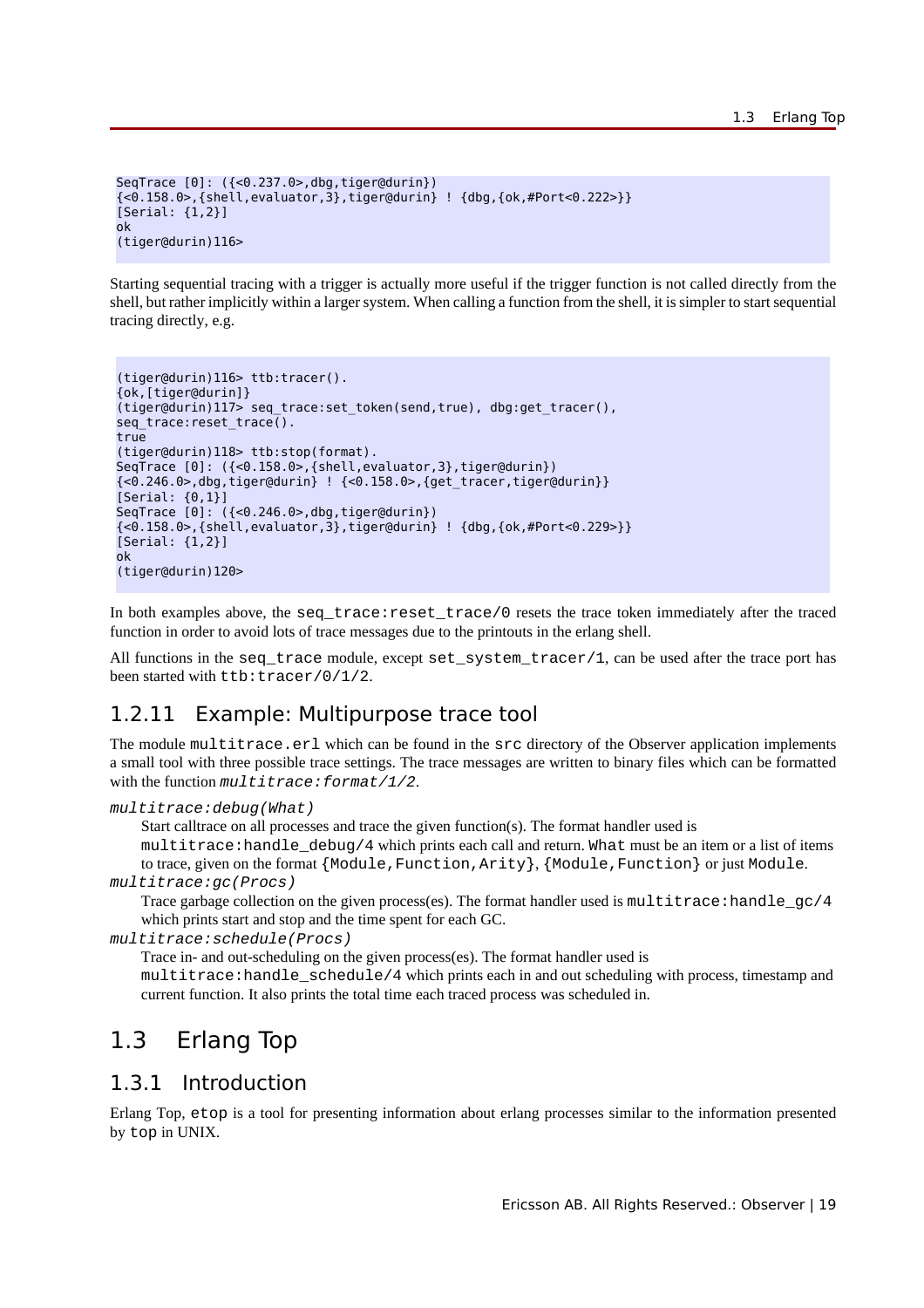### 1.3.2 Output

The output from etop looks like this:

| tiger@durin     |       |                      |  |          |           |        | 13:40:32 |                       |                                      |  |
|-----------------|-------|----------------------|--|----------|-----------|--------|----------|-----------------------|--------------------------------------|--|
| Load:           | cpu   | $\Theta$             |  | Memory:  | total     | 1997   |          | binary                | 33                                   |  |
|                 | procs | 197                  |  |          | processes | 0      |          | code                  | 173                                  |  |
|                 | rung  | 135                  |  |          | atom      | 1002   | ets      |                       | 95                                   |  |
| Pid             |       | Name or Initial Func |  | Time     | Reds      | Memory |          |                       | MsqQ Current Function                |  |
| $<$ 127.23.0>   |       | code server          |  | $\Theta$ | 59585     | 78064  |          |                       | 0 gen server: loop/6                 |  |
| $<$ 127.21.0>   |       | file server 2        |  | $\Theta$ | 36380     | 44276  |          |                       | 0 gen server: loop/6                 |  |
| <127.2.0>       |       | erl prim loader      |  | $\Theta$ | 27962     | 3740   |          |                       | 0 erl prim loader:loop               |  |
| <127.9.0>       |       | kernel sup           |  | $\Theta$ | 6998      | 4676   |          |                       | 0 gen server: loop/6                 |  |
| $<$ 127.17.0>   |       | net kernel           |  | 62       | 6018      | 3136   |          |                       | 0 gen server: loop/6                 |  |
| <127.0.0>       |       | init                 |  | 0        | 4156      | 4352   |          | $\theta$ init: loop/1 |                                      |  |
| $<$ 127.16.0>   |       | auth                 |  | $\Theta$ | 1765      | 1264   |          |                       | 0 gen server: loop/6                 |  |
| $<$ 127.18.0>   |       | inet tcp dist:accept |  | $\Theta$ | 660       | 1416   |          |                       | $\theta$ prim inet:accept $\theta/2$ |  |
| $<$ 127.5.0 $>$ |       | application controll |  | $\Theta$ | 569       | 6756   |          |                       | 0 gen server: loop/6                 |  |
| $<$ 127.137.0>  |       | net kernel:do spawn  |  | $\Theta$ | 553       | 5840   |          |                       | $\theta$ dbg:do relay $1/1$          |  |

The header includes some system information:

Load

cpu is Runtime/Wallclock, i.e. the percentage of time where the node has been active, procs is the number of processes on the node, and runq is the number of processes that are ready to run.

Memory

This is the memory allocated by the node in kilo bytes.

For each process the following information is presented:

Time

This is the runtime for the process, i.e. the actual time the process has been scheduled in.

Reds

This is the number of reductions that has been executed on the process

Memory

This is the size of the process in bytes, obtained by a call to process\_info(Pid,memory).

MsgQ

This is the length of the message queue for the process.

#### Note:

*Time* and *Reds* can be presented as accumulated values or as values since last update.

# 1.3.3 Start

To start etop use the script etop or the batch file etop.bat, e.g. etop -node tiger@durin,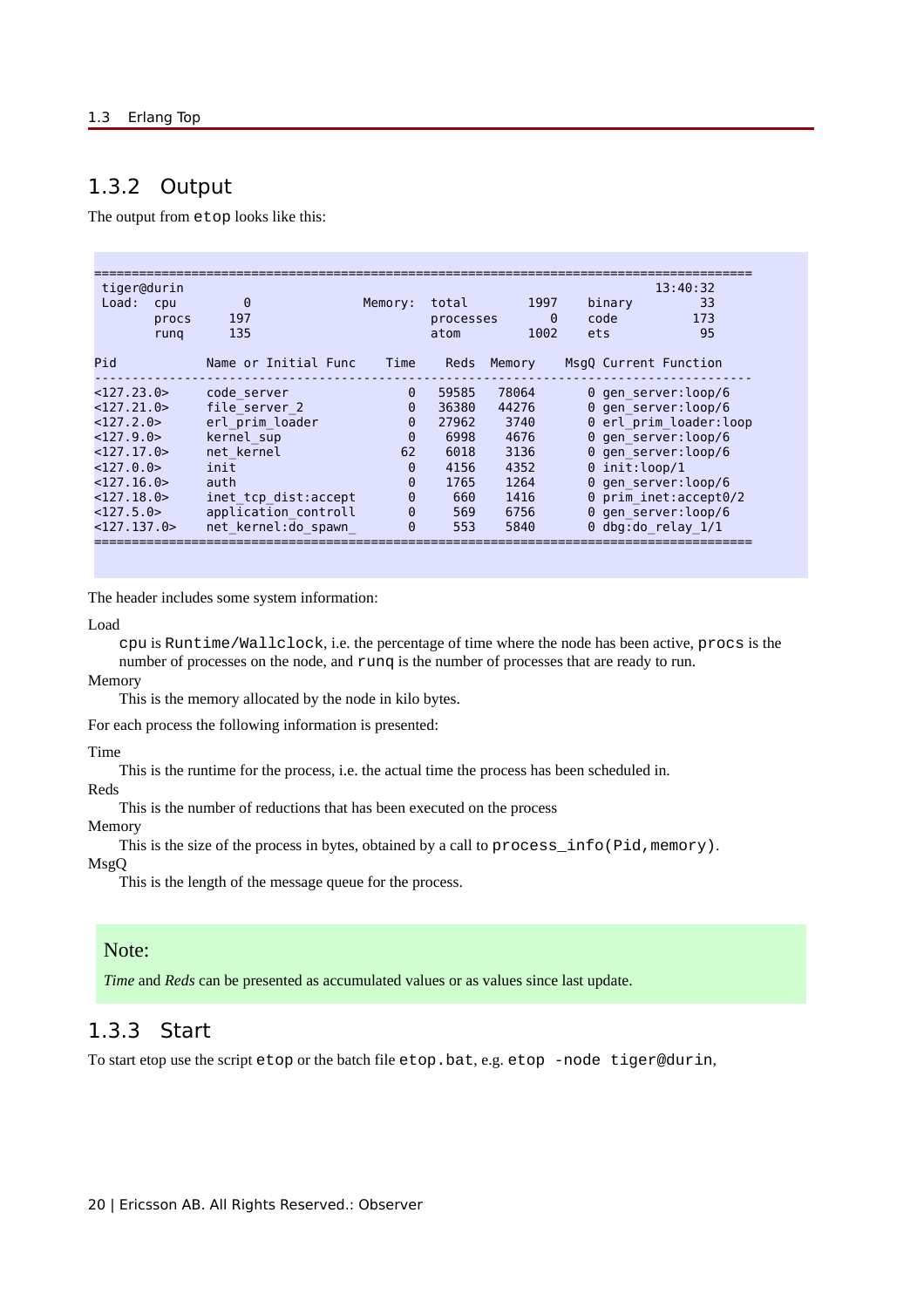# 1.3.4 Configuration

All configuration parameters can be set at start by adding -OptName Value to the command line, e.g. etop node tiger@durin -setcookie mycookie -lines 15.

The parameters lines, interval, accumulate and sort can be changed during runtime by the function etop:config/2.

A list of all valid configuration parameters can be found in the reference manual for etop.

Example: Change configuration with text based presentation

| tiger@durin<br>10:12:39 |                      |          |           |        |                       |                                      |
|-------------------------|----------------------|----------|-----------|--------|-----------------------|--------------------------------------|
| Load:<br>cpu            | 0                    | Memory:  | total     | 1858   | binary                | 33                                   |
| procs                   | 191                  |          | processes | 0      | code                  | 173                                  |
| rung                    | 2                    |          | atom      | 1002   | ets                   | 95                                   |
| Pid                     | Name or Initial Func | Time     | Reds      | Memory | MsgQ Current Function |                                      |
| $<$ 127.23.0>           | code server          | $\Theta$ | 60350     | 71176  |                       | 0 gen server: loop/6                 |
| $<$ 127.21.0>           | file server 2        | $\Theta$ | 36380     | 44276  |                       | 0 gen server: loop/6                 |
| <127.2.0>               | erl prim loader      | $\Theta$ | 27962     | 3740   |                       | 0 erl prim loader: loop              |
| $<$ 127.17.0>           | net kernel           | $\Theta$ | 13808     | 3916   |                       | 0 gen server: loop/6                 |
| $<$ 127.9.0 $>$         | kernel sup           | 0        | 6998      | 4676   |                       | 0 gen server: loop/6                 |
| $<$ 127.0.0>            | init                 | $\Theta$ | 4156      | 4352   | $0$ init: loop/1      |                                      |
| $<$ 127.18.0>           | inet tcp dist:accept | $\Theta$ | 2196      | 1416   |                       | $\theta$ prim inet:accept $\theta/2$ |
| $<$ 127.16.0>           | auth                 | 0        | 1893      | 1264   |                       | 0 gen server: loop/6                 |
| $<$ 127.43.0>           | ddll server          | 0        | 582       | 3744   |                       | 0 gen server: loop/6                 |
| $<$ 127.5.0>            | application controll | 0        | 569       | 6756   |                       | 0 gen server: loop/6                 |
|                         |                      |          |           |        |                       |                                      |

etop:config(lines,5). ok

|                                      | $(etop@durin)$ 2> |                       |         |           |                        |                       |                             |
|--------------------------------------|-------------------|-----------------------|---------|-----------|------------------------|-----------------------|-----------------------------|
| tiger@durin                          |                   |                       |         |           |                        | 10:12:44              |                             |
|                                      | Load:<br>cpu      | $\Theta$              | Memory: | total     | 1859                   | binary                | 33                          |
|                                      | procs             | 192                   |         | processes | $\Theta$               | code                  | 173                         |
|                                      | runa              |                       |         | atom      | 1002                   | ets                   | 95                          |
|                                      | Pid               | Name or Initial Func  | Time    | Reds      | Memory                 | MsgQ Current Function |                             |
|                                      | $<$ 127.17.0>     | net kernel            | 183     | 70        | 4092                   |                       | 0 gen server: loop/6        |
| $<$ 127.335.0>                       |                   | inet tcp dist: do acc | 141     | 22        | 1856                   |                       | 0 dist util: con loop/9     |
| net kernel:ticker/2<br>$<$ 127.19.0> |                   | 155                   | 6       | 1244      | 0 net kernel:ticker1/2 |                       |                             |
|                                      | $<$ 127.341.0>    | net kernel: do spawn  | 0       | $\Theta$  | 5840                   |                       | $\theta$ dbg:do relay $1/1$ |
| $<$ 127.43.0>                        |                   | ddll server           | 0       | $\Theta$  | 3744                   |                       | 0 gen server: loop/6        |
|                                      |                   |                       |         |           |                        |                       |                             |

### 1.3.5 Print to file

At any time, the current etop display can be dumped to a text file with the function etop:dump/1.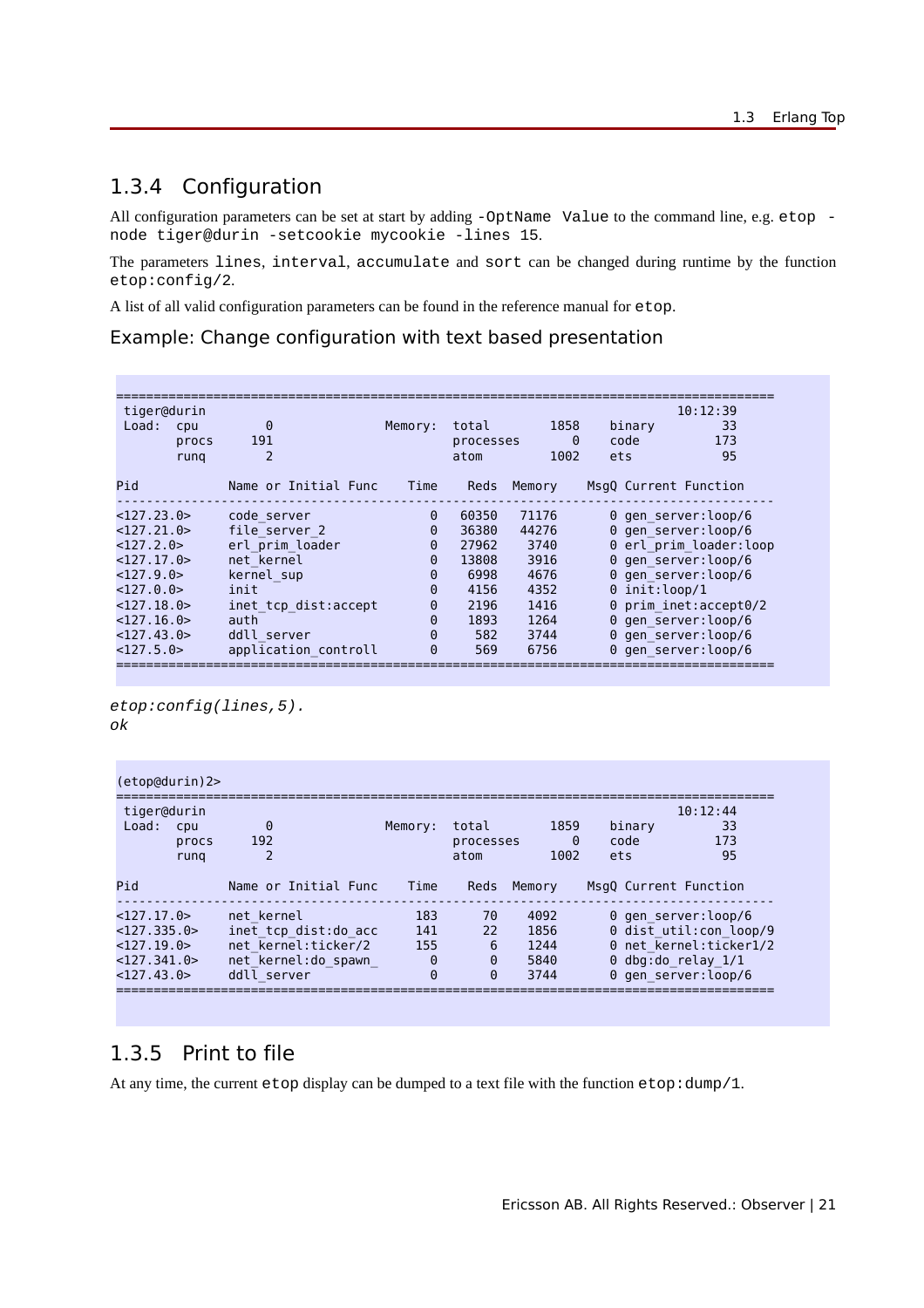# 1.3.6 Stop

Use the function etop:stop/0 to stop etop.

# 1.4 Crashdump Viewer

## 1.4.1 Introduction

The Crashdump Viewer is a WxWidgets based tool for browsing Erlang crashdumps.

# 1.4.2 Getting Started

The easiest way to start Crashdump Viewer is to use the provided shell script named cdv with the full path to the erlang crashdump as an argument. The script can be found in the priv directory of the observer application. This starts the Crashdump Viewer GUI and loads the given file. If no file name is given, a file dialog will be opened where the file can be selected.

Under Windows the batch file cdv.bat can be used.

It is also possible to start the Crashdump Viewer from within an erlang node by calling *crashdump\_viewer:start/0* or *crashdump\_viewer:start/1*.

# 1.4.3 The graphical interface

The main window is opened when Crashdump Viewer has loaded a crashdump. It contains a title bar, a menu bar, a number of information panels and a status bar.

The title bar shows the name of the currently loaded crashdump.

The menu bar contains a *File* menu and a *Help* menu. From the File menu a new crashdump can be loaded or the tool can be terminated. From the Help menu this user's guide and the chapter "How to interpret the Erlang crash dumps" from the user's guide for Erlang runtime system can be opened. "How to interpret the Erlang crash dumps" describes the raw crashdumps in detail. Here you will also find information about each single field in the different information pages. This document can also be found directly in the OTP online documentation, via the Erlang runtime system user's guide.

The status bar at the bottom of the window will show a warning if the currently loaded dump is truncated.

The centre area of the main window contains the information panels. Each panel displays information about a specific item or a list of items. A panel is selected by clicking the title of the tab.

From panels that display lists of items, for example the Processes- or the Ports panel, a new window with further information can be opened by double clicking a row or by right clicking the row and selecting an item from the drop down menu. The new window is called a detail window. Detail windows can be opened for processes, ports, nodes and modules.

The various information shown in a detail window might contain links to processes or ports. Clicking one of these links will open the detail window for the process or port in question. If the process or port resided on a remote node, there will be no information available. Clicking the link will then pop up a dialog where you can choose whether to open the detail window for the remote node or not.

Some of the panels contain a left hand menu where sub items of the panel's information area can be selected. Click on one of the rows, and the information will be displayed in the right hand information area.

# 1.4.4 Data content

Each panel in the main window contains an information page. If no information is found for an item, the page will be empty. The reason for not finding any information about an item can be that the dump is truncated, that it is a dump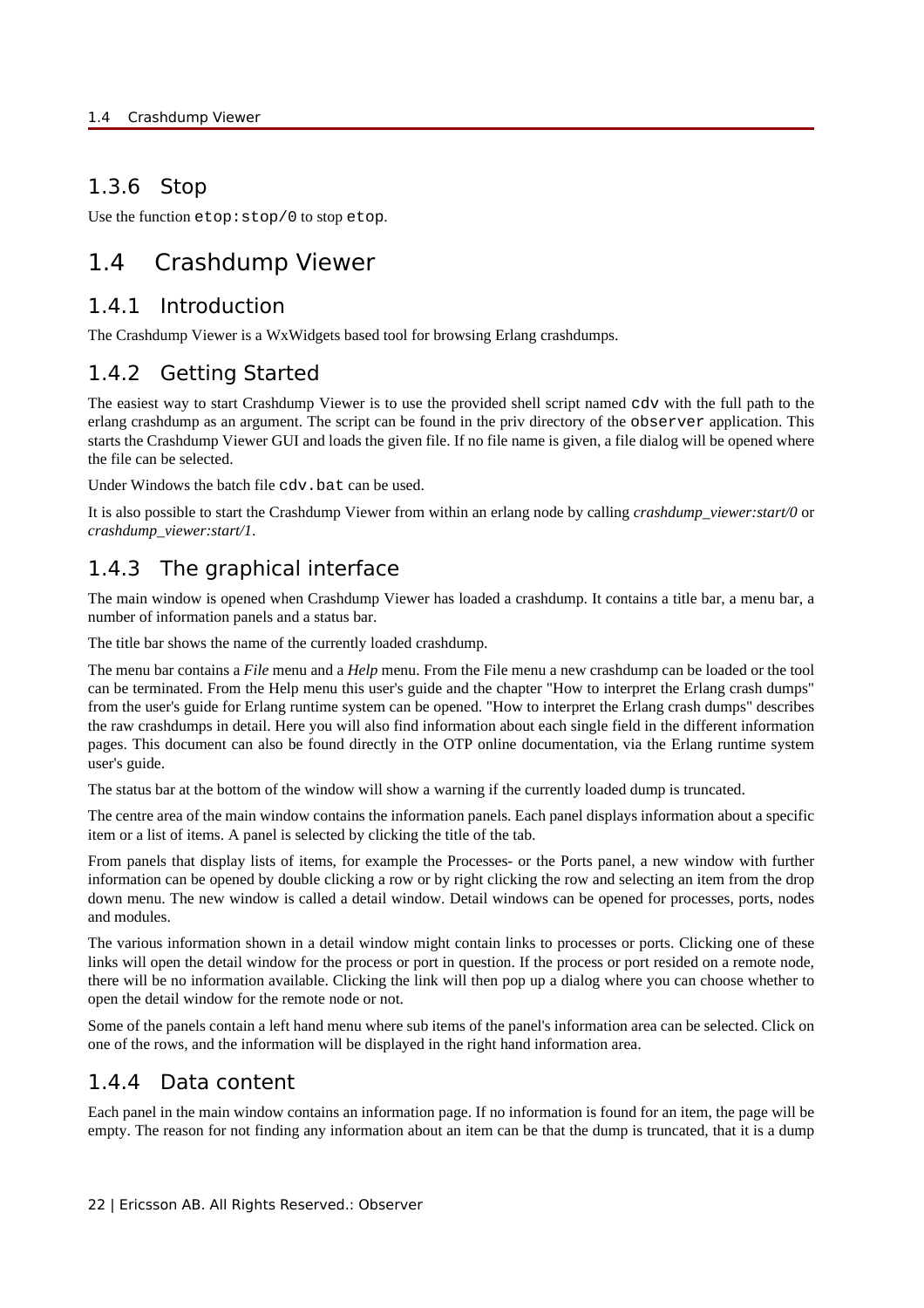from an old OTP release in which this item was not written or that the item simply wasn't present in the system at the point of failure.

If the dump was truncated, a warning is displayed in the status bar of the main window.

Even if some information about an item exists, there might be empty fields if the dump originates from an old OTP release.

The value "-1" in any field means "unknown", and in most cases it means that the dump was truncated somewhere around this field.

The sections below describe some of the fields in the different information panels. These are fields that do not exist in the raw crashdump, or in some way differ from the fields in the raw crashdump. Details about other fields can be found in the user's guide for the Erlang runtime system, in the chapter "How to interpret the Erlang crash dumps". That chapter can also be opened from the Help menu in the Crashdump Viewer's main window, and there are also direct links from the specific sections below to related information in "How to interpret the Erlang crash dumps".

#### 1.4.5 General information

The *General information* panel shows a short overview of the dump.

The following fields are not described in the Erlang runtime system user's guide:

*Crashdump created on*

Time of failure.

*Memory allocated*

The total number of bytes allocated, equivalent to  $c:memory(total)$ .

*Memory maximum*

The maximum number of bytes that has been allocated during the lifetime of the originating node. This will only be shown if the Erlang runtime system was run instrumented.

*Atoms*

If available in the dump, this is the total number of atoms in the atom table. If the size of the atom table is not available, the number of atoms visible in the dump is presented.

*Processes, ETS tables and Funs*

The number of processes, ETS tables and funs visible in the dump.

*More...*

#### 1.4.6 Processes

The *Processes* panel shows a list of all processes found in the crashdump, including some short information about each process. By default the processes are sorted by their pids. To sort by other topic, click the desired column heading.

The *Memory* column shows the 'Memory' field which was added to crashdumps in R16B01. This is the total amount of memory used by the process. For crashdumps from earlier releases, this column shows the 'Stack+heap' field. The value shown is always in bytes.

To view detailed information about a specific process, double click the row in the list or right click the row and select "Properties for <pid>".

*More...*

#### 1.4.7 Ports

The *Ports* panel is similar to the *Processes* panel, except it lists all ports found in the crashdump.

To see more details about a specific port, dobule click the row or right click it and select "Properties for  $\leq$  port>". From the right click menu you can also select "Properties for  $\langle pid\rangle$ ", where  $\langle pid\rangle$  is the process connected to the port.

*More...*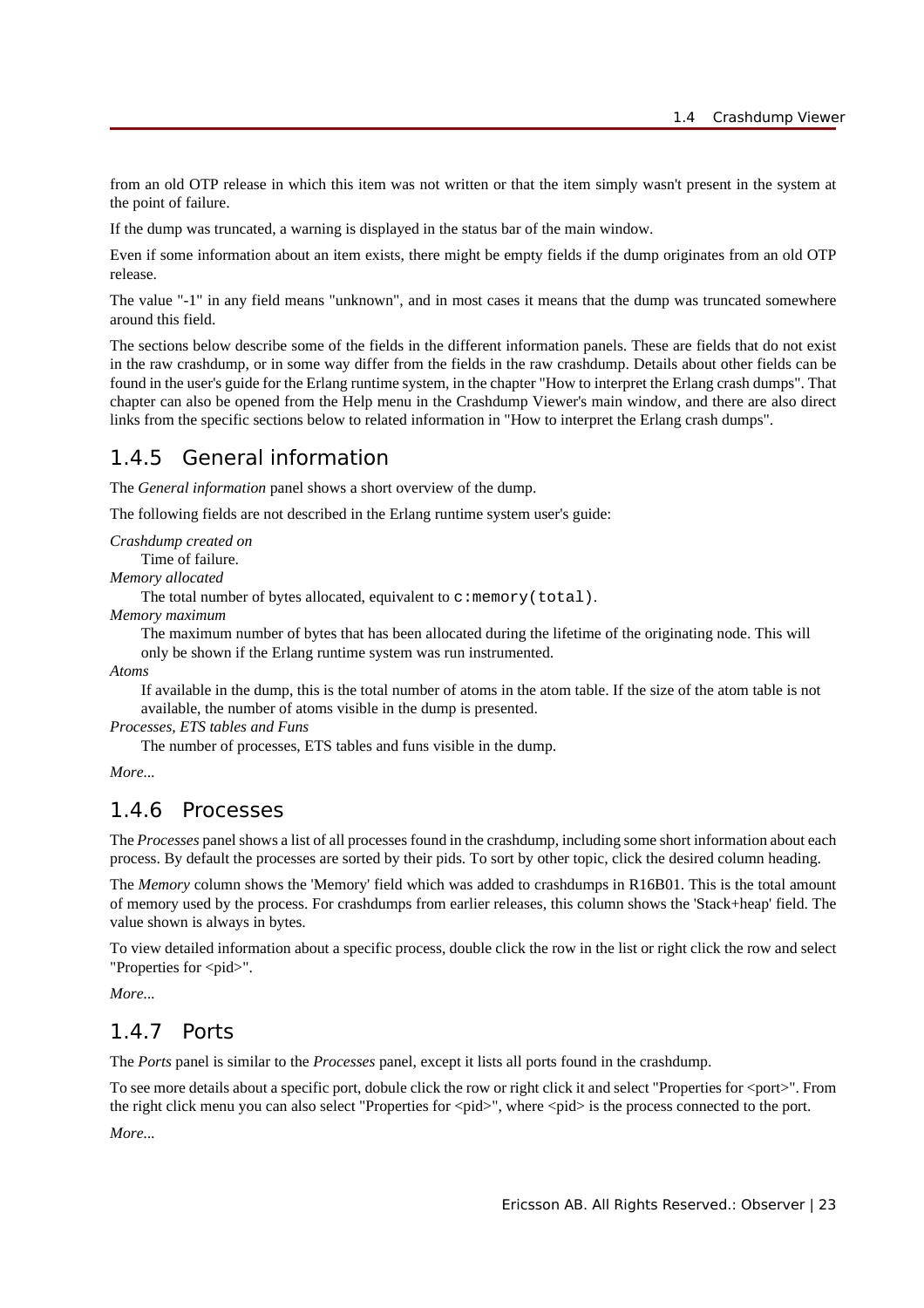# 1.4.8 ETS tables

The *ETS Tables* panel shows all ETS table information found in the dump. The 'Id' is the same as the 'Table' field found in the raw crashdump, and 'Memory' is the 'Words' field from the raw crashdump translated into bytes. 'Type' is the type of table, and it can be either "hash" or "tree". For tree tables there will be no value in the 'Bucket' field.

To open the detailed information page about the owner process of an ETS table, right click the row and select "Properties for <pid>".

Double clicking a row in the ETS Tables panel has no effect.

From the left hand menu you can also select to see internal ETS tables.

*More...*

### 1.4.9 Timers

The *Timers* panel shows all timer information found in the dump.

To open the detailed information page about the owner process of a timer, right click the row and select "Properties for  $\langle pid \rangle$ ".

Double clicking a row in the Timers panel has no effect.

*More...*

### 1.4.10 Funs

The *Funs* panel shows all Fun information found in the dump.

To open the detailed information page about the module to which the fun belongs, right click the row and select "Properties for <mod>".

Double clicking a row in the Funs panel has no effect.

*More...*

### 1.4.11 Atoms

The *Atoms* panel lists all atoms found in the dump. By default the atoms are sorted in creation order from first to last. This is opposite of the raw crashdump where atoms are listed from last to first, meaning that if the dump was truncated in the middle of the atom list only the last created atoms will be seen in the *Atoms* panel.

*More...*

### 1.4.12 Nodes

The *Nodes* panel shows a list of all external erlang nodes which are referenced from the crashdump.

If the page is empty it either means that the crashed node was not distributed, that it was distributed but had no references to other nodes or that the dump was truncated.

If the node was distributed, all referenced nodes are shown. The column named *Connection type* shows if the node is visible, hidden or not connected. Visible nodes are alive nodes with a living connection to the originating node. Hidden nodes are the same as visible nodes, except they are started with the -hidden flag. Not connected nodes are nodes that are not connected to the originating node anymore, but references (i.e. process or port identifiers) exist.

To see more detailed information about a node, double click the row or right click the row and select "Properties for node <node>". From the right click menu you can also select "Properties for <port>", to open the detailed information window for the controlling port.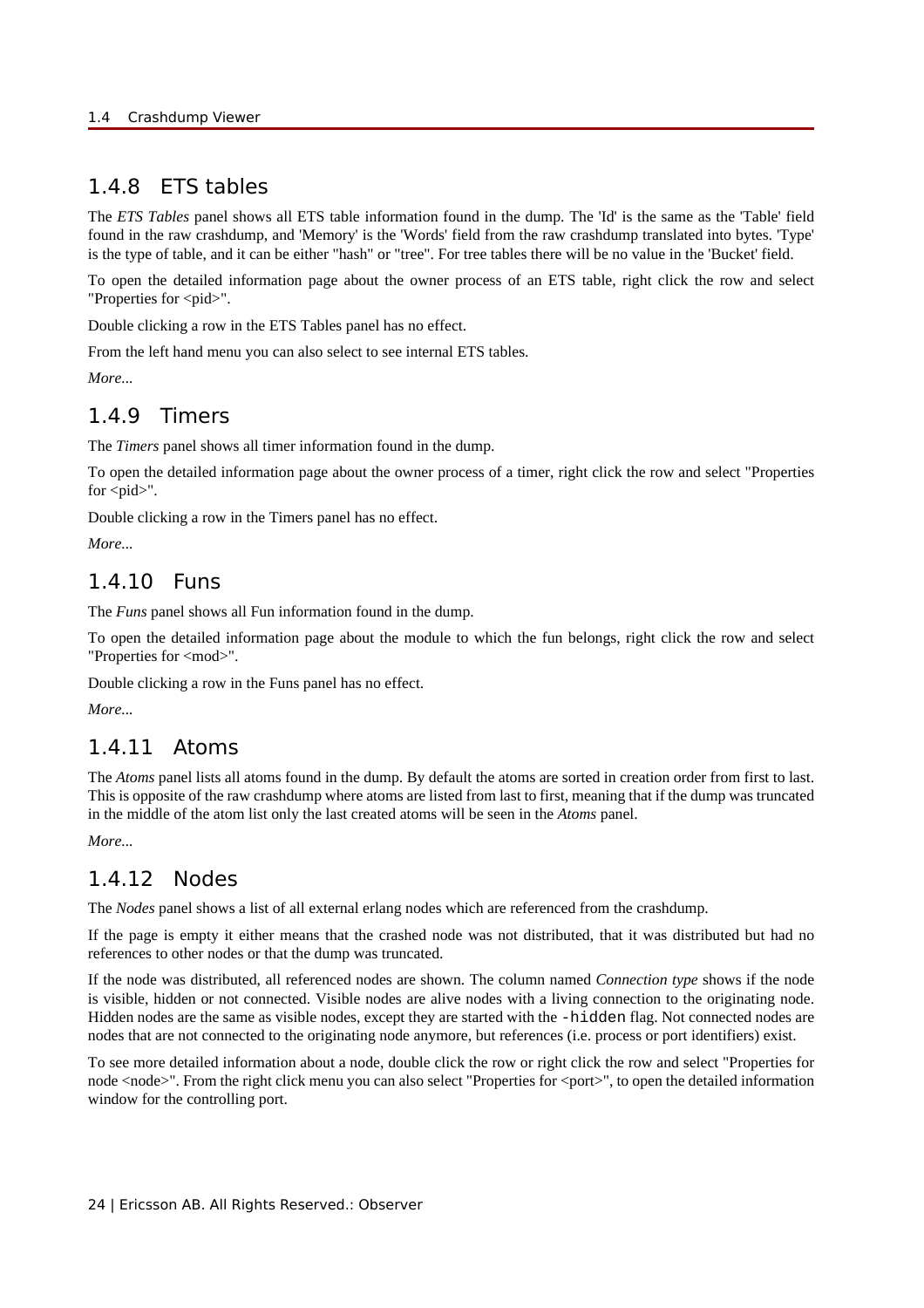In the detailed information window for a node, any exsisting links and monitors between processes on the originating node and the connected node are shown. *Extra Info* may contain debug information (i.e. special information written if the emulator is debug compiled) or error information.

*More...*

# 1.4.13 Loaded modules

The *Modules* panel lists all modules that were loaded on the originating node, and the current size of the code. If old code exsits, the old size is also shown.

To see detailed information about a specific module, double click the row or right click it and select "Properties for <mod>".

*More...*

# 1.4.14 Memory

The *Memory* panel shows memory and allocator information. From the left hand menu you can select:

- *Memory More...*
- *Allocator Summary* this page presents a summary of values from all allocators below.
- *<Allocator>* one entry per allocator *More...*
- *Allocated Areas More...*

# 1.4.15 Internal tables

On the *Internal Tables* panel you can choose from the left hand menu to see hash tables or index tables. *More...*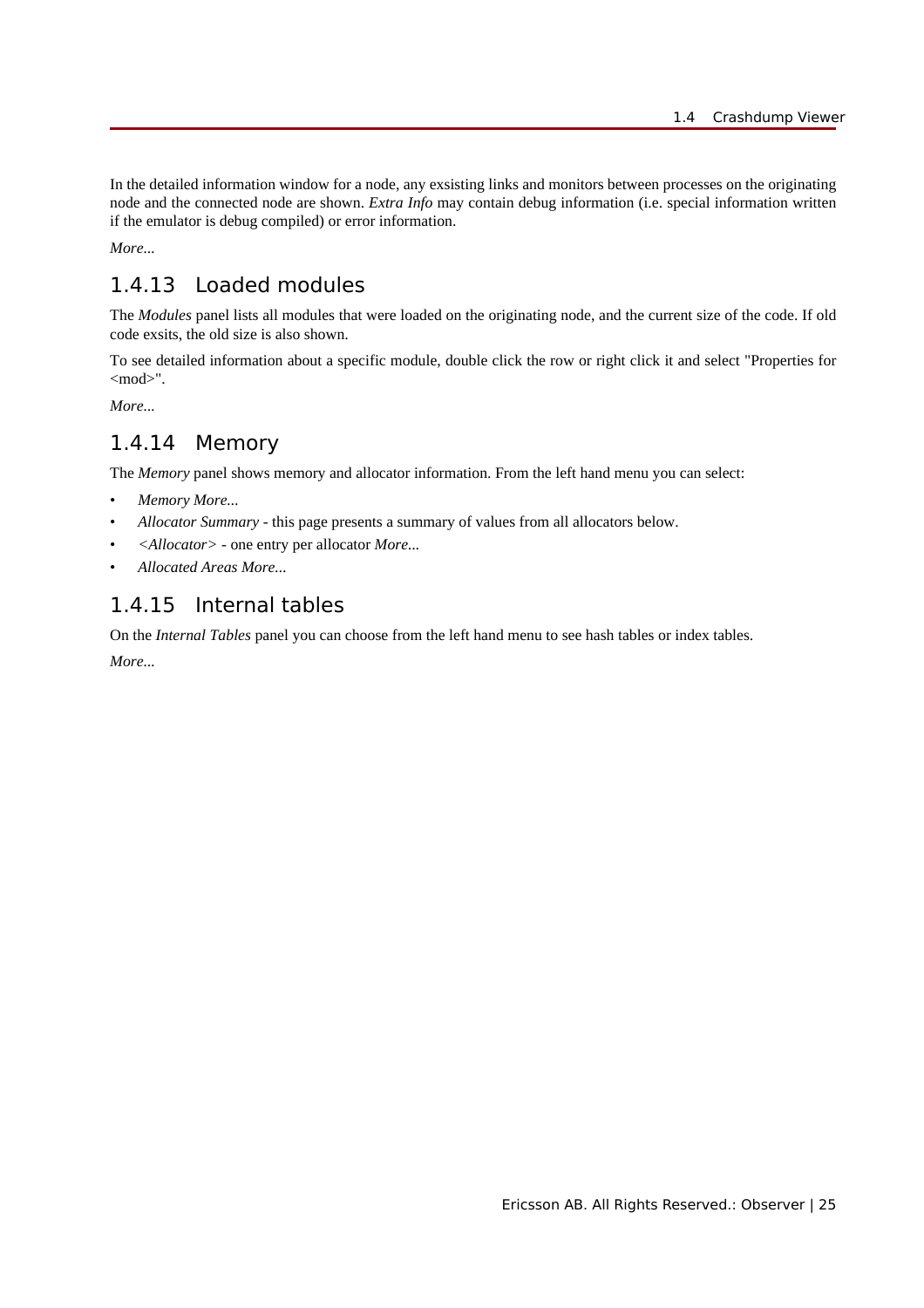# 2 Reference Manual

The *Observer* application contains tools for tracing and investigation of distributed systems.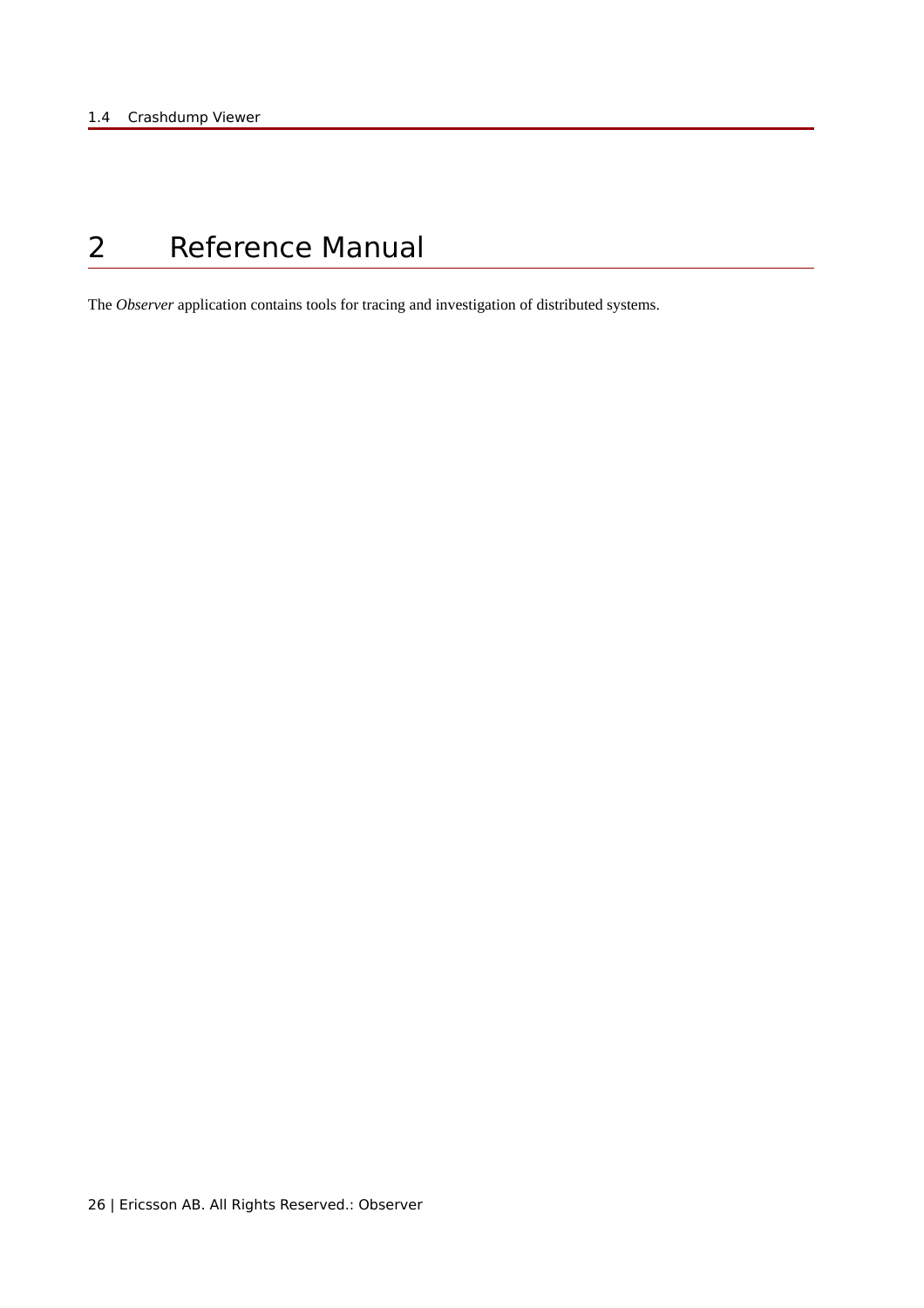# observer

Application

This chapter describes the *OBSERVER* application in OTP, which provides tools for tracing and investigation of distributed systems.

# Configuration

There are currently no configuration parameters available for this application.

# SEE ALSO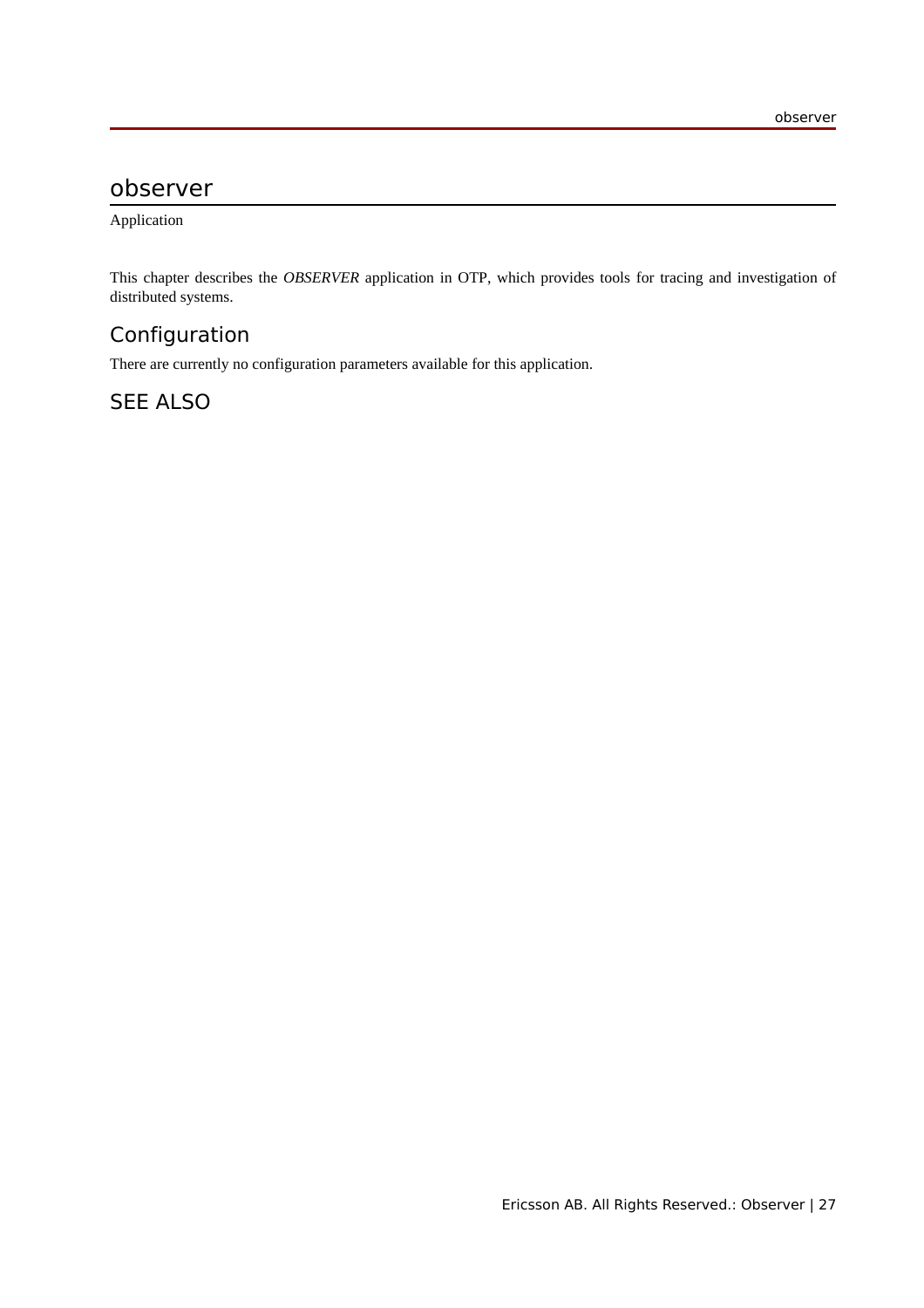# observer

Erlang module

The observer is gui frontend containing various tools to inspect a system. It displays system information, application structures, process information, ets or mnesia tables and a frontend for tracing with *ttb*.

See the *user's guide* for more information about how to get started.

### Exports

start() -> ok

This function starts the observer gui. Close the window to stop the application.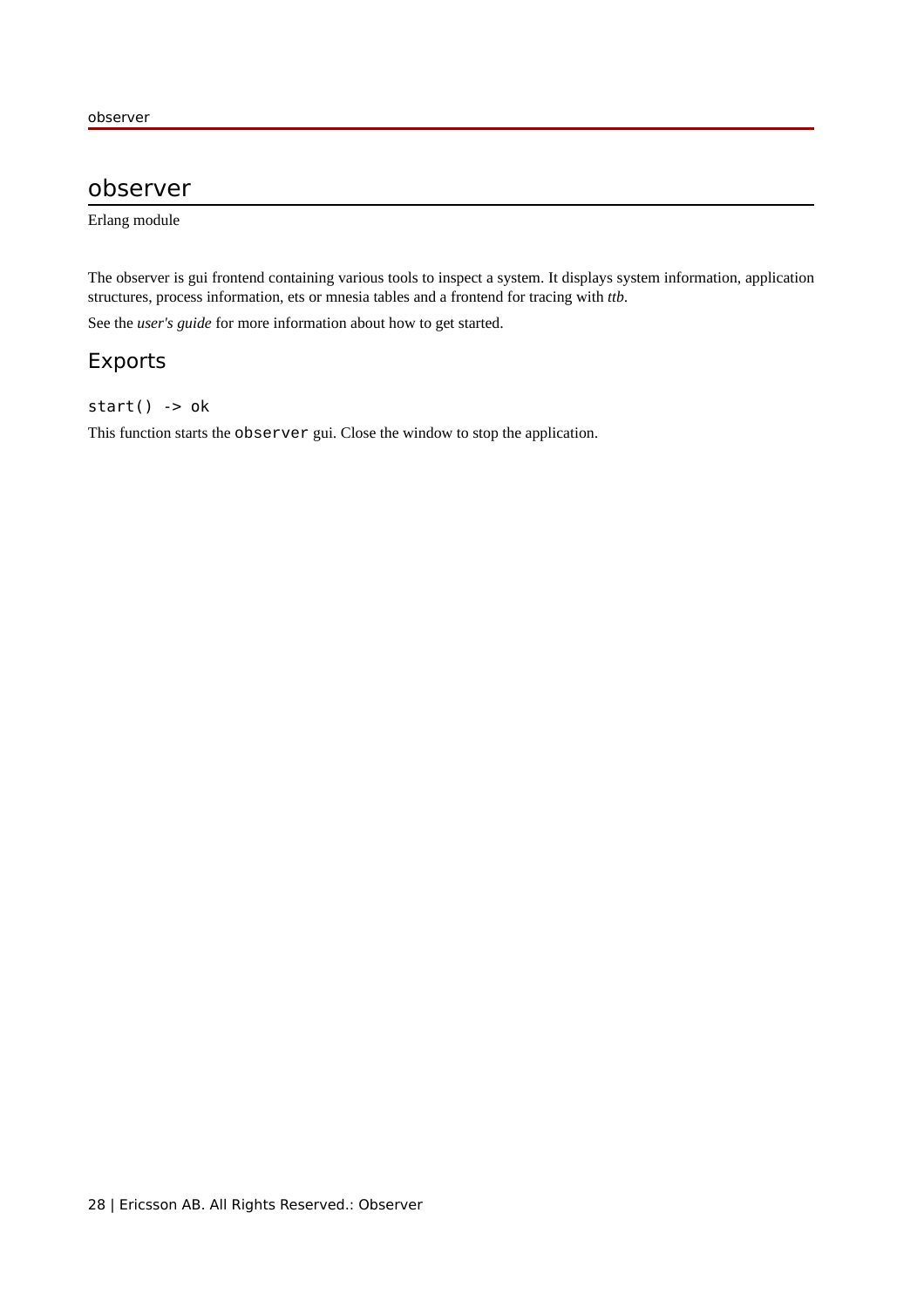#### ttb

Erlang module

The Trace Tool Builder  $ttb$  is a base for building trace tools for distributed systems.

When using ttb, dbg shall not be used in parallel.

### Exports

```
start trace(Nodes, Patterns, FlagSpec, Opts) -> Result
Types:
   Result = see p/2
   Nodes = see tracer/2
   Patterns = [tuple()]
   FlagSpec = {Procs, Flags}
   Proc = see p/2
   Flags = see p/2
   Opts = see tracer/2
```
This function is a shortcut allowing to start a trace with one command. Each tuple in Patterns is converted to list which is in turn passed to  $ttb:tp1$ . The call:

```
ttb:start_trace([Node, OtherNode],
[{mod, foo, []}, {mod, bar, 2}],
{all, call},
[{file, File}, {handler,{fun myhandler/4, S}}])
```
is equivalent to

```
ttb:start_trace([Node, OtherNode], [{file, File}, {handler,{fun myhandler/4, S}}]),
ttb:tpl(mod, foo, []),
ttb:tpl(mod, bar, 2, []),
ttb:p(all, call)
```
tracer() -> Result

This is equivalent to tracer(node()).

```
tracer(Shortcut) -> Result
Types:
```
**Shortcut = shell | dbg**

```
shell is equivalent to tracer(node(),[{file, {local, "ttb"}}, shell]).
dbg is equivalent to tracer(node(),[{shell, only}]).
```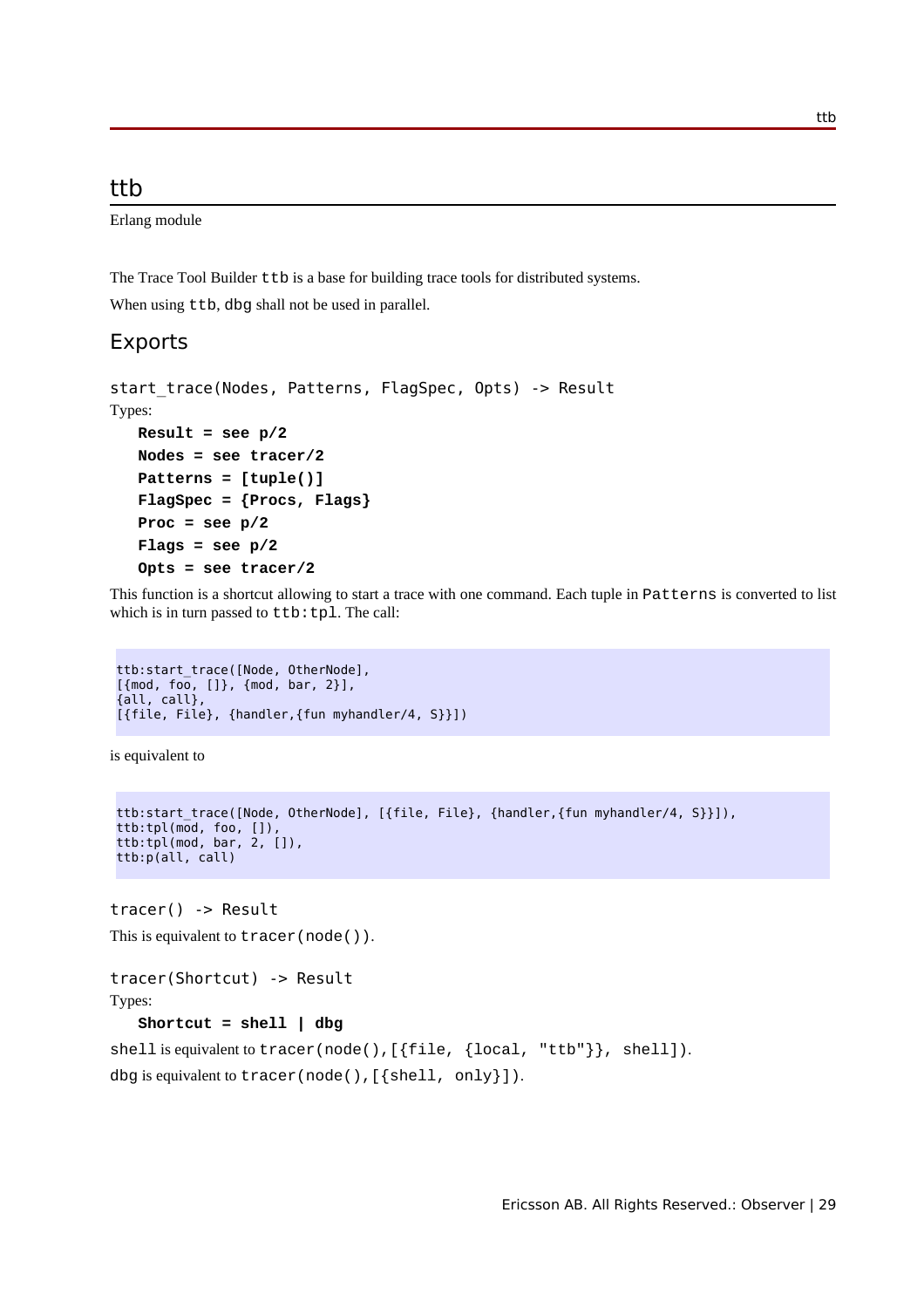```
ttb
```

```
tracer(Nodes) -> Result
This is equivalent to tracer(Nodes, []).
tracer(Nodes,Opts) -> Result
Types:
   Result = {ok, ActivatedNodes} | {error,Reason}
   Nodes = atom() | [atom()] | all | existing | new
   Opts = Opt | [Opt]
   Opt = {file,Client} | {handler, FormatHandler} | {process_info,PI} |
   shell | {shell, ShellSpec} | {timer, TimerSpec} | {overload_check, {MSec,
   Module, Function}} | {flush, MSec} | resume | {resume, FetchTimeout}
   TimerSpec = MSec | {MSec, StopOpts}
   MSec = FetchTimeout = integer()
   Module = Function = atom()
   StopOpts = see stop/2
   Client = File | {local, File}
   File = Filename | Wrap
   Filename = string()
   Wrap = {wrap,Filename} | {wrap,Filename,Size,Count}
   FormatHandler = See format/2
   PI = true | false
   ShellSpec = true | false | only
```
This function starts a file trace port on all given nodes and also points the system tracer for sequential tracing to the same port.

The given Filename will be prefixed with the node name. Default Filename is "ttb".

 $File={\{wrap, Filename, Size, Count\}} can be used if the size of the trace logs must be limited. Default values$ are Size=128\*1024 and Count=8.

When tracing diskless nodes, ttb must be started from an external "trace control node" with disk access, and Client must be {local, File}. All trace information is then sent to the trace control node where it is written to file.

The process\_info option indicates if process information should be collected. If  $PI = true$  (which is default), each process identifier Pid is replaced by a tuple {Pid,ProcessInfo,Node}, where ProcessInfo is the process' registered name its globally registered name, or its initial function. It is possible to turn off this functionality by setting  $PI = false$ .

The {shell, ShellSpec} option indicates that the trace messages should be printed on the console as they are received by the tracing process. This implies {local, File} trace client. If the ShellSpec is only (instead of true), no trace logs are stored.

The shell option is a shortcut for  $\{shell, \text{true}\}.$ 

The timer option indicates that the trace should be automatically stopped after MSec milliseconds. StopOpts are passed to ttb:stop/2 command if specified (default is []). Note that the timing is approximate, as delays related to network communication are always present. The timer starts after  $ttb:p/2$  is issued, so you can set up your trace patterns before.

The overload\_check option allows to enable overload checking on the nodes under trace. Module:Function(check) is performed each MSec milliseconds. If the check returns true, the tracing is disabled on a given node.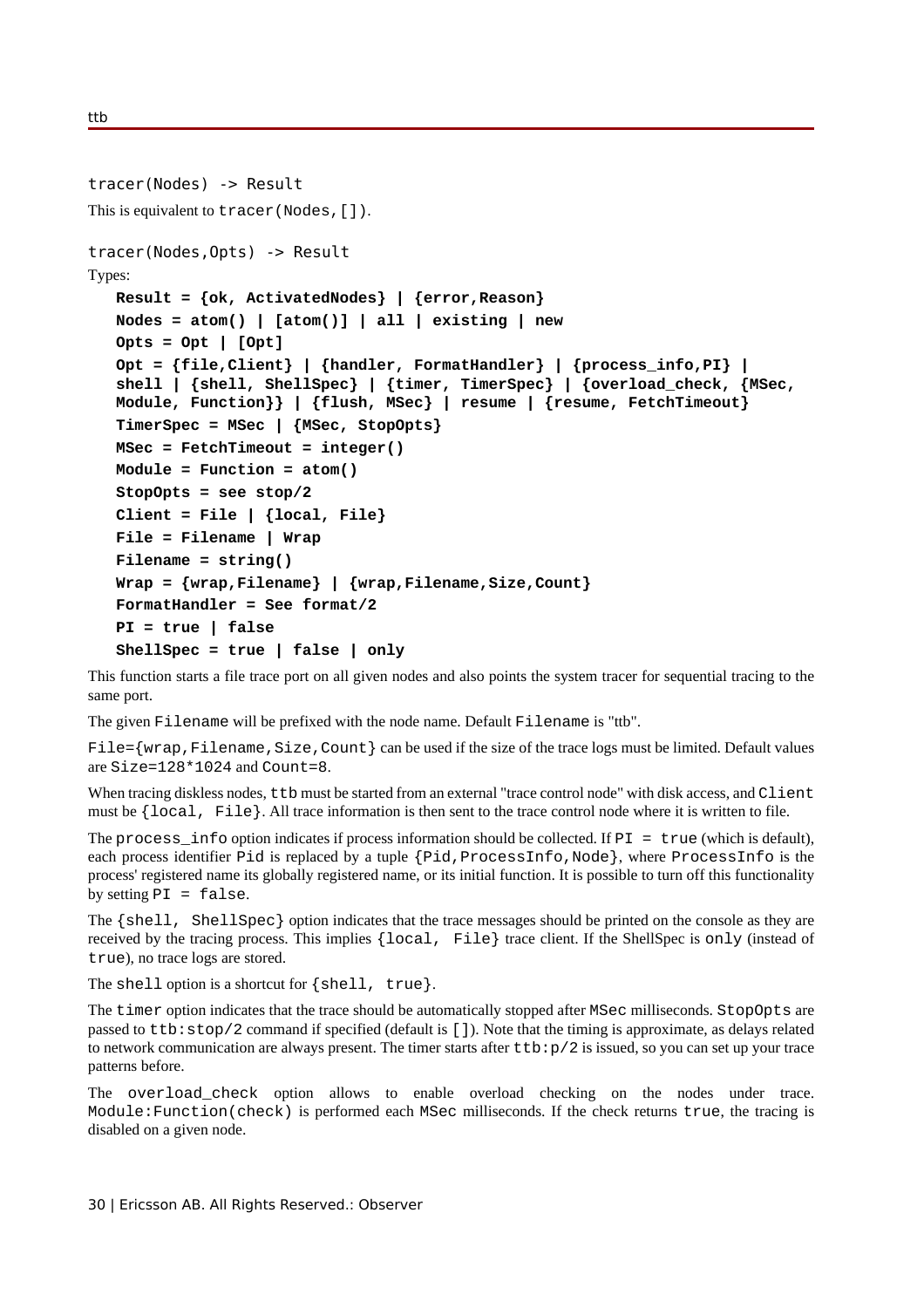Module:Function should be able to handle at least three atoms: init, check and stop. init and stop give the user a possibility to initialize and clean up the check environment.

When a node gets overloaded, it is not possible to issue  $ttb:$  p nor any command from the  $ttb:$  tp family, as it would lead to inconsistent tracing state (different trace specifications on different node).

The flush option periodically flushes all file trace port clients (see dbg: flush trace port/1). When enabled, the buffers are freed each MSec milliseconds. This option is not allowed with  $\{\text{file}, \{\text{local}, \text{File}\}\}\$  tracing.

{resume, FetchTimeout} enables the autoresume feature. Whenever enabled, remote nodes try to reconnect to the controlling node in case they were restarted. The feature requires runtime\_tools application to be started (so it has to be present in the .boot scripts if the traced nodes run with embedded erlang). If this is not possible, resume may be performed manually by starting runtime\_tools remotely using rpc:call/4.

ttb tries to fetch all logs from a reconnecting node before reinitializing the trace. This has to finish within FetchTimeout milliseconds or is aborted

By default, autostart information is stored in a file called ttb\_autostart.bin on each node. If this is not desired (i.e. on diskless nodes), a custom module to handle autostart information storage and retrieval can be provided by specifying ttb\_autostart\_module environment variable for the runtime\_tools application. The module has to respond to the following API:

```
write_config(Data) -> ok
```
Store the provided data for further retrieval. It is important to realize that the data storage used must not be affected by the node crash.

```
read_config() -> {ok, Data} | {error, Error}
```
Retrieve configuration stored with write\_config(Data).

```
delete confiq() \rightarrow ok
```
Delete configuration stored with write  $\text{config}(\text{Data})$ . Note that after this call any subsequent calls to read\_config must return {error, Error}.

The resume option implies the default FetchTimeout, which is 10 seconds

#### p(Procs,Flags) -> Return

Types:

```
Return = {ok,[{Procs,MatchDesc}]}
Procs = Process | [Process] | all | new | existing
Process = pid() | atom() | {global, atom()}Flags = Flag | [Flag]
```
This function sets the given trace flags on the given processes. The timestamp flag is always turned on.

Please turn to the Reference manual for module dbg for details about the possible trace flags. The parameter MatchDesc is the same as returned from  $dbq:p/2$ 

Processes can be given as registered names, globally registered names or process identifiers. If a registered name is given, the flags are set on processes with this name on all active nodes.

Issuing this command starts the timer for this trace if timer option was specified with tracer/2.

#### tp, tpl, ctp, ctpl, ctpg

These functions should be used in combination with the call trace flag for setting and clearing trace patterns. When the call trace flag is set on a process, function calls will be traced on that process if a trace pattern has been set for the called function. Trace patterns specifies how to trace a function by using match specifications. Match specifications are described in the User's Guide for the erlang runtime system erts.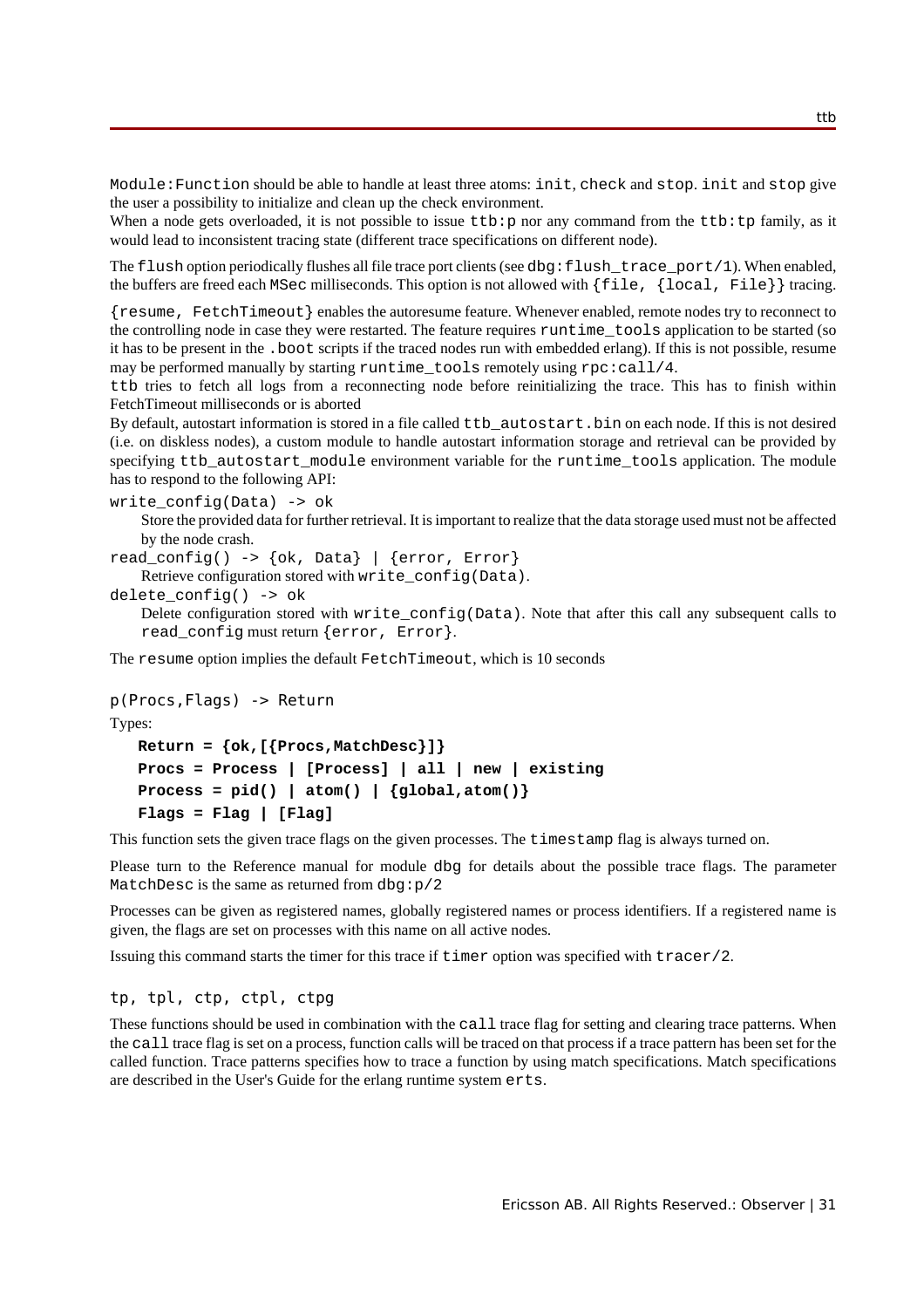These functions are equivalent to the corresponding functions in dbg, but all calls are stored in the history. The history buffer makes it easy to create config files so that the same trace environment can be setup several times, e.g. if you want to compare two test runs. It also reduces the amount of typing when using  $ttb$  from the erlang shell.

tp

Set trace pattern on global function calls

tpl

Set trace pattern on local and global function calls

ctp

Clear trace pattern on local and global function calls

ctpl

Clear trace pattern on local function calls

ctpg

Clear trace pattern on global function calls

With tp and tpl one of match specification shortcuts may be used (example: ttb:tp(foo\_module, caller)). The shortcuts are:

```
return - for [\{''}'], [\} (return_trace}]}] (report the return value)
caller - for [\{''_\lrcorner, [\]}_f] [{\mathcal{S}_\text{message}, \{ \text{caller} \}}]] (report the calling function)
{codestr, \text{Str}} - for dbg: fun2ms/1 arguments passed as strings (example: "fun(\ ) ->
return_trace() end")
```
#### list history() -> History

Types:

```
History = [{N,Func,Args}]
```
All calls to ttb is stored in the history. This function returns the current content of the history. Any entry can be reexecuted with run\_history/1 or stored in a config file with write\_config/2/3.

```
run history(N) \rightarrow ok | {error, Reason}
Types:
```

```
N = integer() | [integer()]
```
Executes the given entry or entries from the history list. History can be listed with list\_history/0.

```
write_config(ConfigFile,Config)
```
Equivalent to write\_config(ConfigFile,Config,[]).

```
write config(ConfigFile,Config,Opts) -> ok | {error,Reason}
Types:
   ConfigFile = string()
   Config = all | [integer()] | [{Mod,Func,Args}]
   Mod = atom()
   Func = atom()Args = [term()]
   Opts = Opt | [Opt]
   Opt = append
```
This function creates or extends a config file which can be used for restoring a specific configuration later.

The content of the config file can either be fetched from the history or given directly as a list of  ${Mod$ , Func, Args.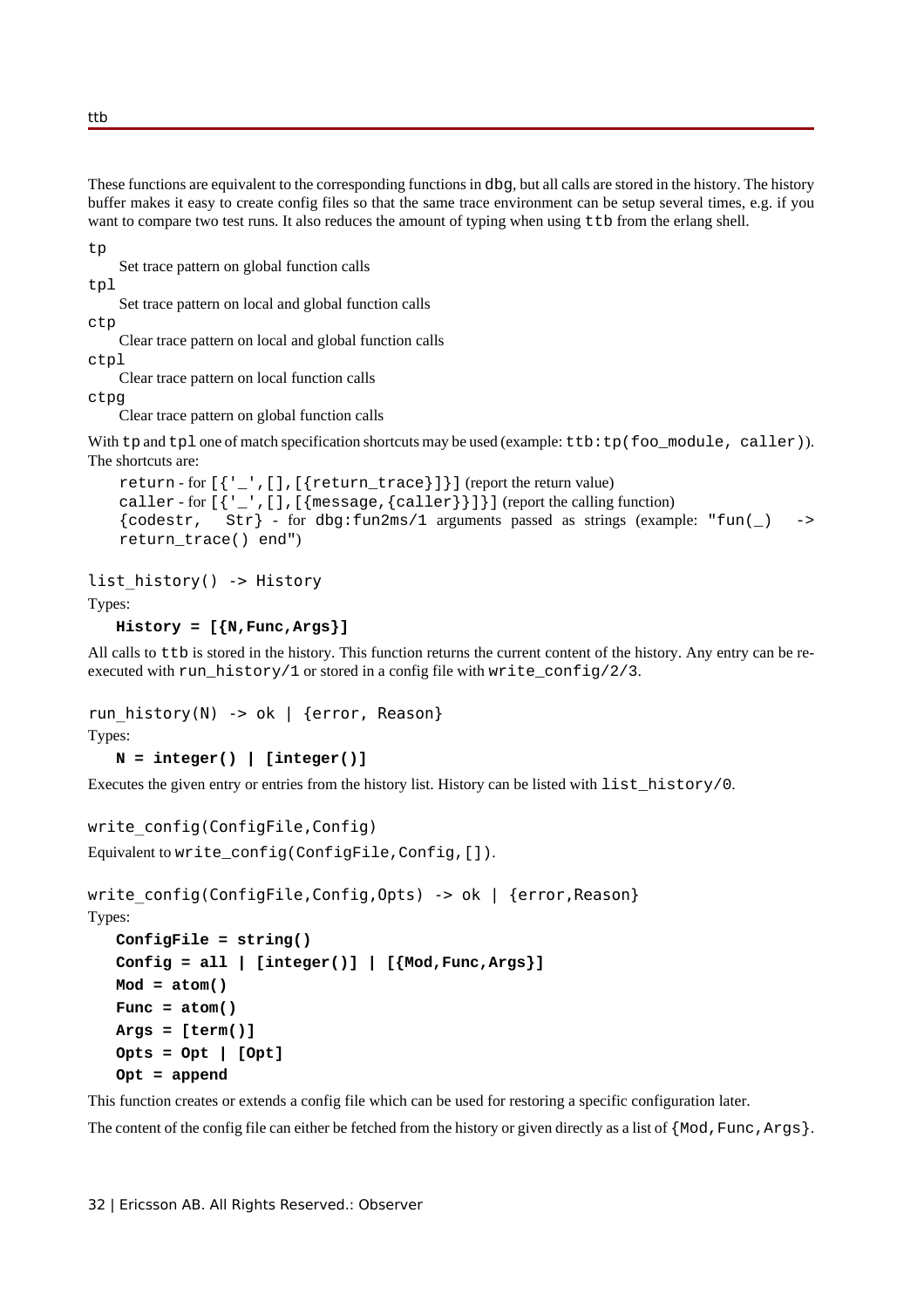If the complete history is to be stored in the config file Config should be all. If only a selected number of entries from the history should be stored, Config should be a list of integers pointing out the entries to be stored.

If Opts is not given or if it is [], ConfigFile is deleted and a new file is created. If Opts = [append], ConfigFile will not be deleted. The new information will be appended at the end of the file.

run config(ConfigFile) -> ok | {error,Reason} Types:

**ConfigFile = string()**

Executes all entries in the given config file. Note that the history of the last trace is always available in the file named ttb\_last\_config.

run config(ConfigFile,NumList) -> ok | {error, Reason}

Types:

```
ConfigFile = string()
NumList = [integer()]
```
Executes selected entries from the given config file. NumList is a list of integers pointing out the entries to be executed.

The content of a config file can be listed with list\_config/1.

Note that the history of the last trace is always available in the file named ttb last config.

```
list config(ConfigFile) -> Config | {error, Reason}
```
Types:

```
ConfigFile = string()
Config = [{N,Func,Args}]
```
Lists all entries in the given config file.

```
write trace info(Key,Info) -> okTypes:
   Key = term()
   Info = Data | fun() -> Data
   Data = term()
```
The .ti file contains {Key,ValueList} tuples. This function adds Data to the ValueList associated with Key. All information written with this function will be included in the call to the format handler.

seq trigger ms() -> MatchSpec

Equivalent to seq\_trigger\_ms(all)

```
seq trigger ms(Flags) -> MatchSpec
Types:
  MatchSpec = match_spec()
  Flags = all | SeqTraceFlag | [SeqTraceFlag]
   SeqTraceFlag = atom()
```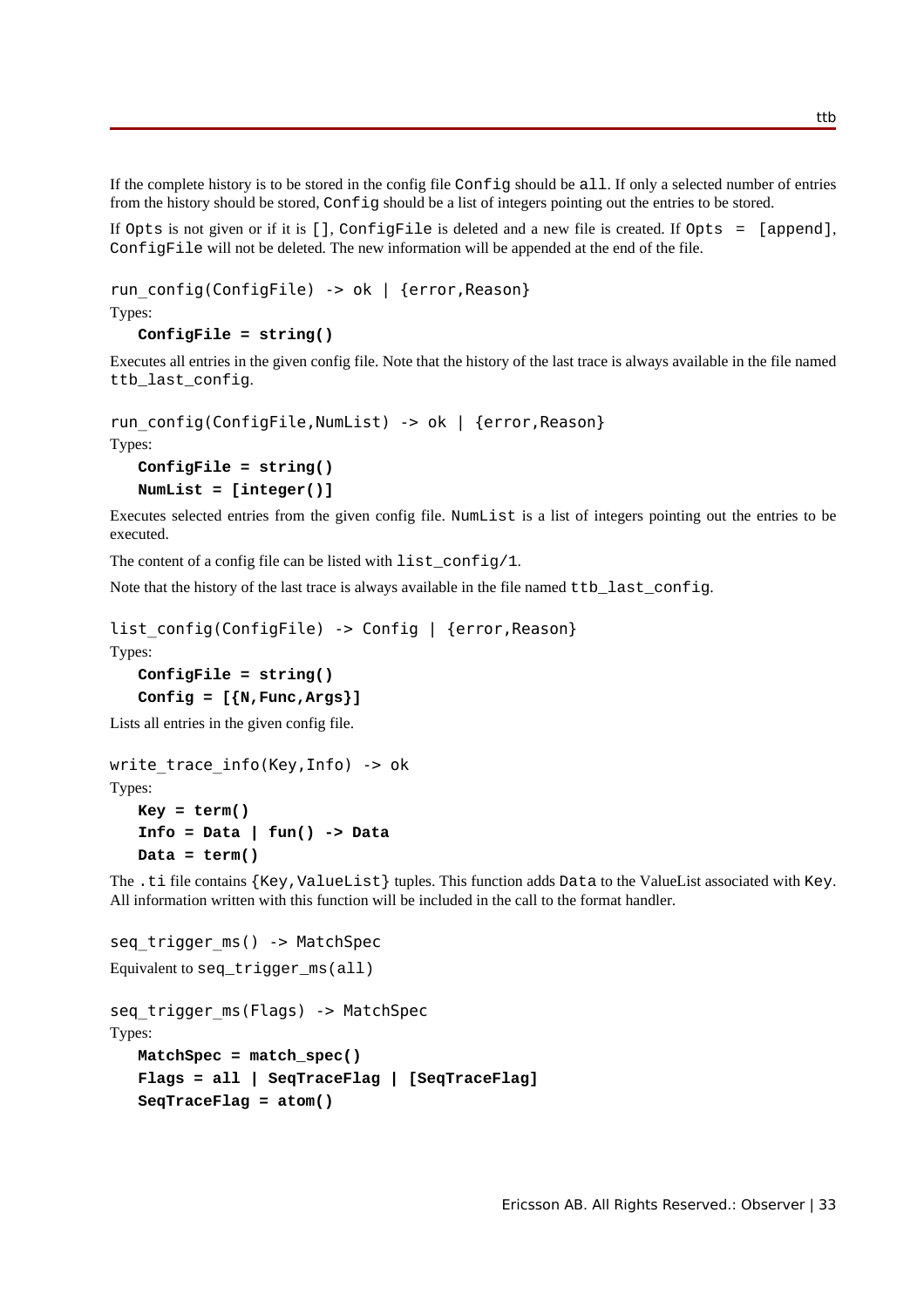A match specification can turn on or off sequential tracing. This function returns a match specification which turns on sequential tracing with the given Flags.

This match specification can be given as the last argument to tp or tpl. The activated Item will then become a *trigger* for sequential tracing. This means that if the item is called on a process with the call trace flag set, the process will be "contaminated" with the seq trace token.

If Flags = all, all possible flags are set.

Please turn to the reference manual for the seq\_trace module in the kernel application to see the possible values for SeqTraceFlag. For a description of the match\_spec() syntax, please turn to the *User's guide* for the runtime system (*erts*). The chapter *Match Specification in Erlang* explains the general match specification "language".

#### Note:

The *system tracer* for sequential tracing is automatically initiated by ttb when a trace port is started with ttb:tracer/0/1/2.

Example of how to use the seq\_trigger\_ms/0/1 function:

```
(tiger@durin)5> ttb:tracer().
{ok,[tiger@durin]}
(tiger@durin)6> ttb:p(all,call).
{ok,{[all],[call]}}
(tiger@durin)7> ttb:tp(mod,func,ttb:seq_trigger_ms()).
{ok,[{matched,1},{saved,1}]}
(tiger@durin)8>
```
Whenever  $mod:func(\ldots)$  is called after this, the seq\_trace token will be set on the executing process.

```
stop()
```

```
Equivalent to stop([]).
```

```
stop(Opts) -> stopped | {stopped, Dir}
Types:
  Opts = Opt | [Opt]
  Opt = nofetch | {fetch_dir, Dir} | format | {format, FormatOpts} |
  return_fetch_dir
  Dir = string()
  FormatOpts = see format/2
```
Stops tracing on all nodes. Logs and trace information files are sent to the trace control node and stored in a directory named ttb\_upload\_FileName-Timestamp, where Filename is the one provided with {file, File} during trace setup and Timestamp is of the form yyyymmdd-hhmmss. Even logs from nodes on the same machine as the trace control node are moved to this directory. The history list is saved to a file named ttb\_last\_config for further reference (as it will be not longer accessible through history and configuration management functions (like ttb:list\_history/0).

The nofetch option indicates that trace logs shall not be collected after tracing is stopped.

The  $\{\text{fetch, Dir}\}$  option allows to specify the directory to fetch the data to. If the directory already exists, an error is thrown.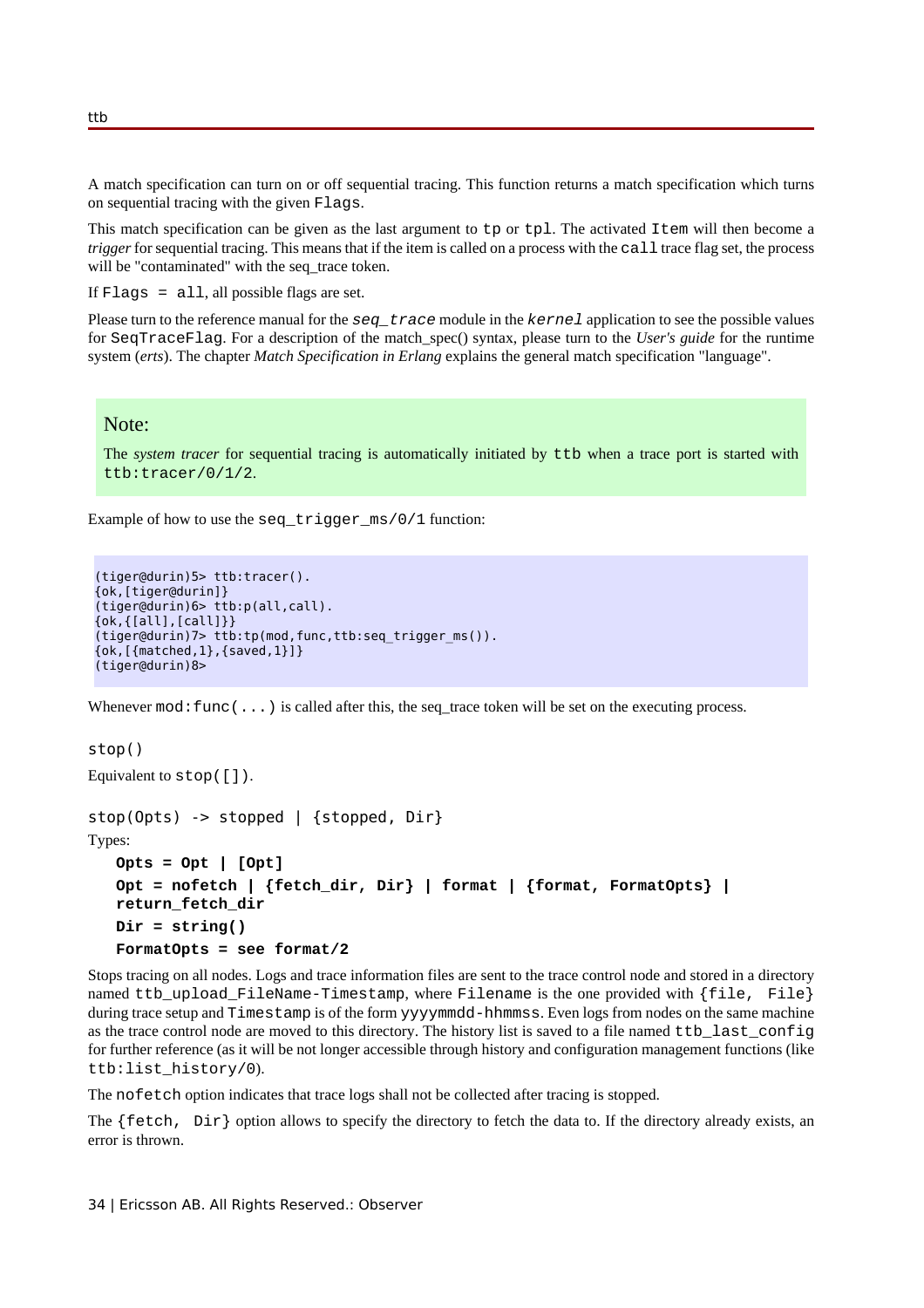The format option indicates that the trace logs shall be formatted after tracing is stopped. All logs in the fetch directory will be merged. You may use  $\{format, Format\}$  to pass additional arguments to format/2.

The return\_fetch\_dir option indicates that the return value should be {stopped, Dir} and not just stopped. This implies fetch.

#### get et handler()

The et handler returned by the function may be used with  $format/2$  or  $tracer/2$ . Example: ttb:format(Dir, [{handler, ttb:qet et handler()}]).

#### format(File)

Same as format(File,[]).

```
format(File,Options) -> ok | {error, Reason}
```
Types:

```
File = string() | [string()]
```
This can be the name of a binary log, a list of such logs or the name of a directory containing one or more binary logs.

```
Options = Opt | [Opt]
```

```
Opt = {out,Out} | {handler,FormatHandler} | disable_sort
Out = standard_io | string()
FormatHandler = {Function, InitialState}
```

```
Function = fun(Fd,Trace,TraceInfo,State) -> State
```
#### **Fd = standard\_io | FileDescriptor**

This is the file descriptor of the destination file Out

```
Trace = tuple()
```
This is the trace message. Please turn to the Reference manual for the erlangmodule for details.

```
TraceInfo = [{Key,ValueList}]
```
This includes the keys flags, client and node, and if handler is given as option to the tracer function, this is also included. In addition all information written with the write\_trace\_info/2function is included.

Reads the given binary trace log(s). The logs are processed in the order of their timestamp as long as disable\_sort option is not given.

If FormatHandler = {Function,InitialState}, Function will be called for each trace message. If FormatHandler = get\_et\_handler(), et\_viewer in the *Event Tracer* application (et) is used for presenting the trace log graphically. ttb provides a few different filters which can be selected from the Filter menu in the et\_viewer. If FormatHandler is not given, a default handler is used which presents each trace message as a line of text.

The state returned from each call of Function is passed to the next call, even if next call is to format a message from another log file.

If Out is given, FormatHandler gets the file descriptor to Out as the first parameter.

Out is ignored if et format handler is used.

Wrap logs can be formatted one by one or all in one go. To format one of the wrap logs in a set, give the exact name of the file. To format the whole set of wrap logs, give the name with '\*' instead of the wrap count. See examples in the ttb User's Guide.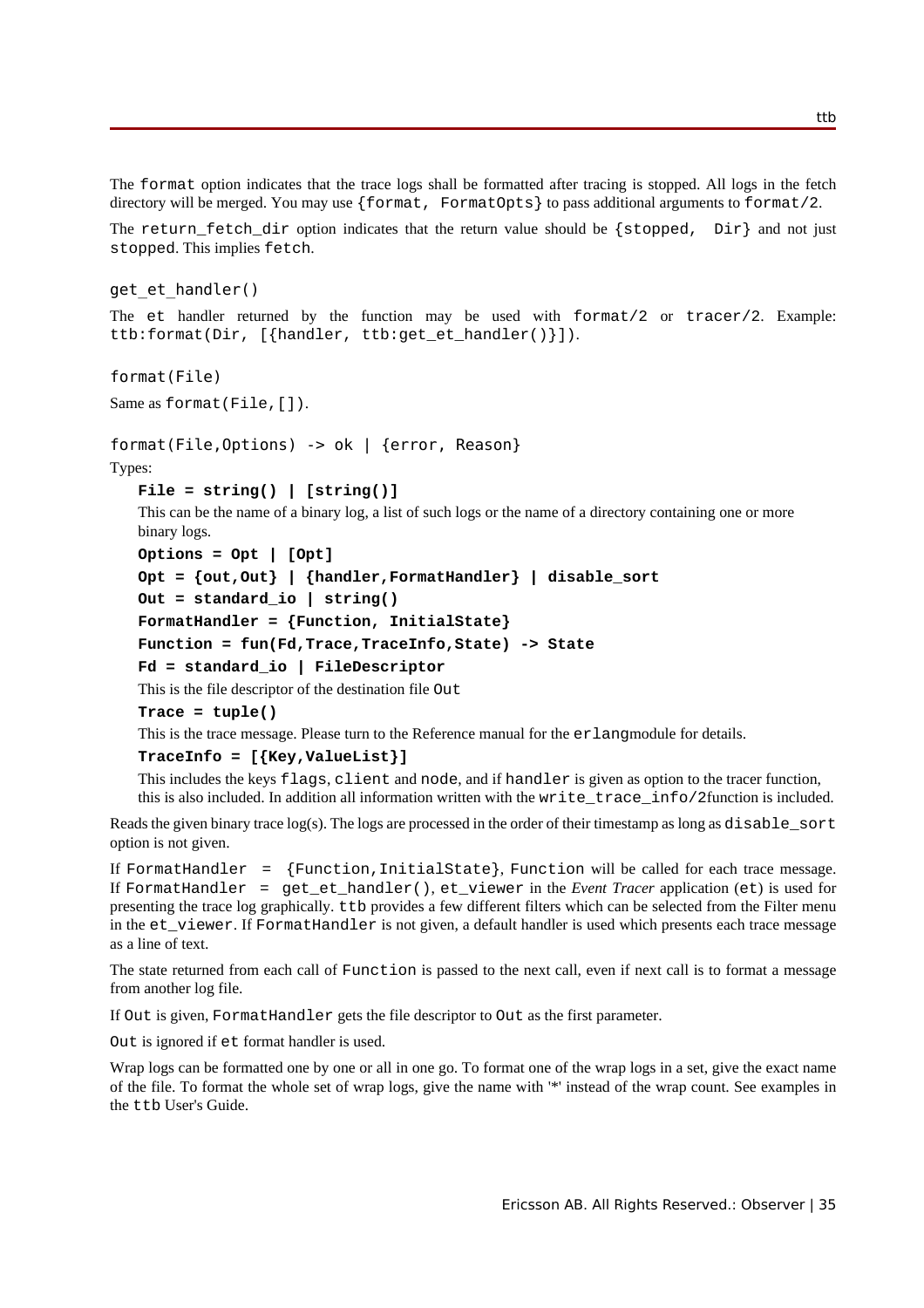#### etop

Erlang module

etop should be started with the provided scripts etop. This will start a hidden erlang node which connects to the node to be measured. The measured node is given with the -node option. If the measured node has a different cookie than the default cookie for the user who invokes the script, the cookie must be explicitly given witht the -setcookie option.

Under Windows the batch file etop.bat can be used.

The following configuration parameters exist for the etop tool. When executing the etop script, these parameters can be given as command line options, e.g. etop -node testnode@myhost -setcookie MyCookie. node

The measured node. Value: atom() Mandatory setcookie Cookie to use for the etop node - must be the same as the cookie on the measured node. Value: atom() lines Number of lines (processes) to display. Value: integer() Default: 10 interval The time interval (in seconds) between each update of the display. Value: integer() Default: 5 accumulate If true the execution time and reductions are accumulated. Value: boolean() Default: false sort Identifies what information to sort by. Value: runtime | reductions | memory | msg\_q Default: runtime (reductions if tracing=off) tracing etop uses the erlang trace facility, and thus no other tracing is possible on the measured node while etop is running, unless this option is set to off. Also helpful if the etop tracing causes too high load on the measured node. With tracing off, runtime is not measured.

See the *user's guide* for more information about the etop tool.

## Exports

#### $start() \rightarrow ok$

Value: on | off Default: on

This function starts etop. Note that etop is preferably started with the etop script.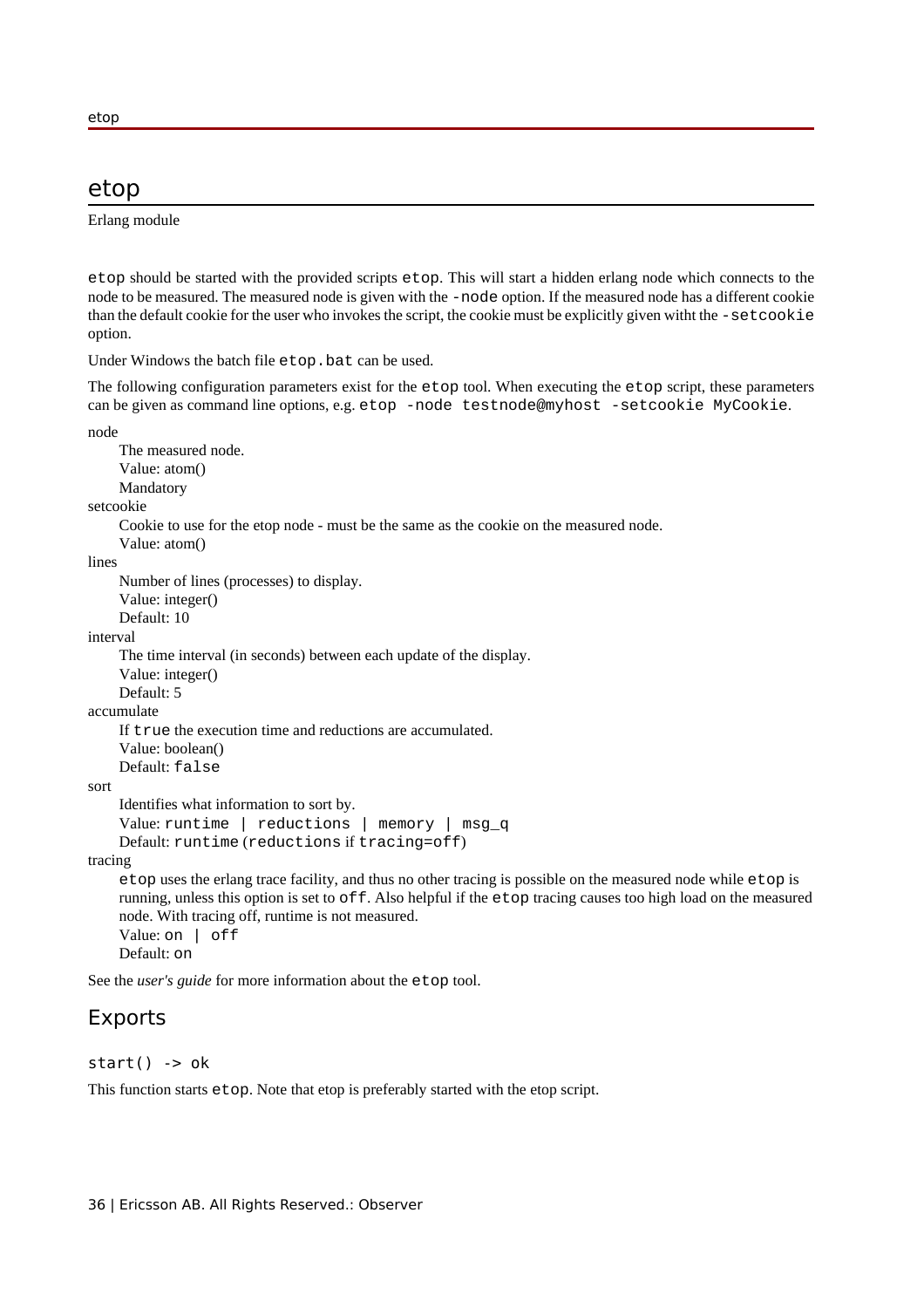```
start(Options) -> ok
Types:
   Options = [Option]
   Option = {Key, Value}
   Key = atom()
   Value = term()
```
This function starts etop. Use *help/0* to see a description of the possible options.

help() -> ok

This function prints the help of etop and its options.

```
config(Key,Value) -> Result
Types:
   Result = ok | {error,Reason}
   Key = lines | interval | accumulate | sort
   Value = term()
```
This function is used to change the tool's configuration parameters during runtime. The table above indicates the allowed values for each parameter.

```
dump(File) -> Result
Types:
   Result = ok | {error,Reason}
   File = string()
```
This function dumps the current display to a text file.

stop() -> stop

This function terminates etop.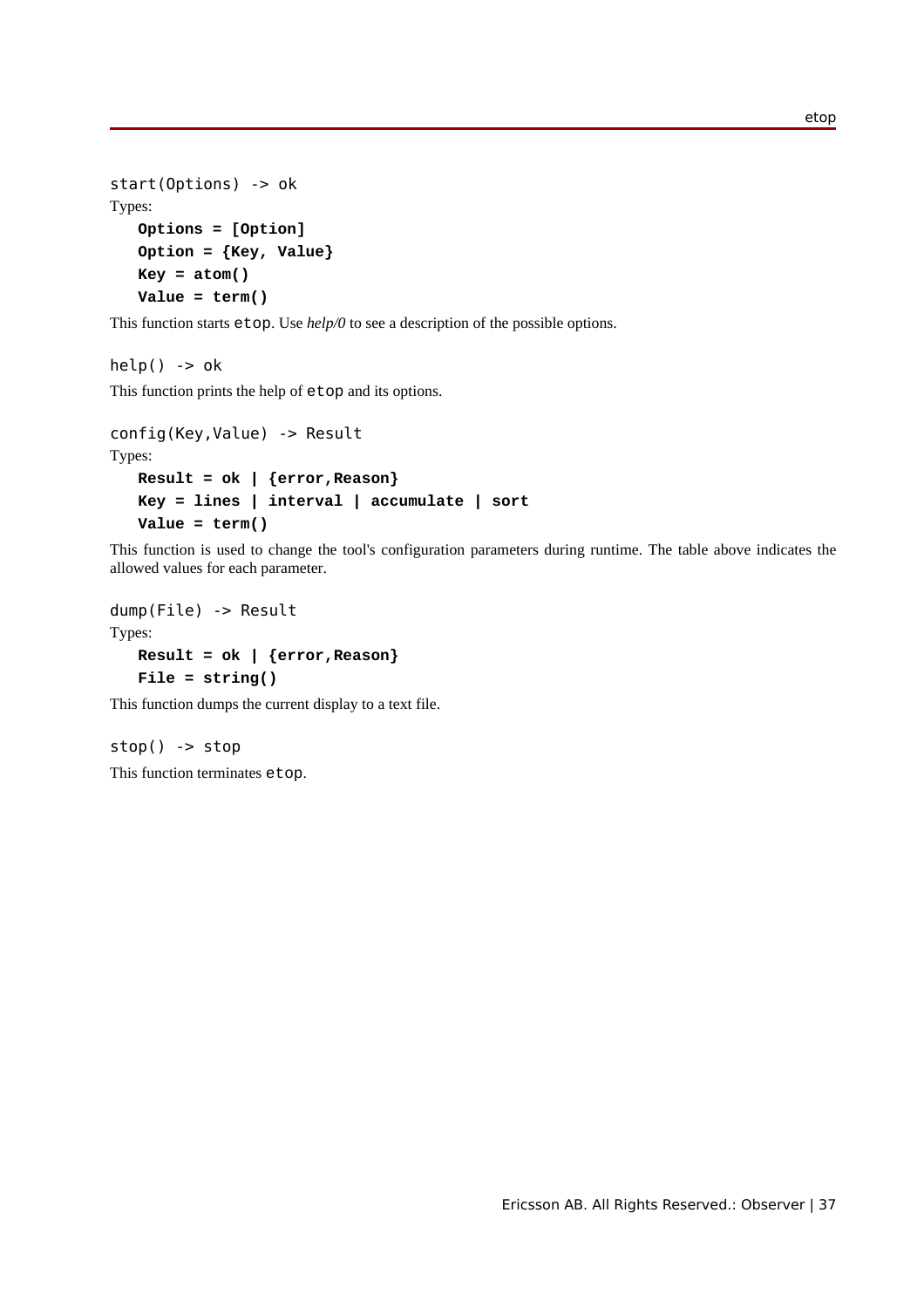# crashdump\_viewer

Erlang module

The Crashdump Viewer is a WxWidgets based tool for browsing Erlang crashdumps. See the *user's guide* for more information about how to get started with the Crashdump Viewer.

### Exports

 $start() \rightarrow ok$ start(File) -> ok Types: **File = string()**

The file name of the crashdump.

This function starts the crashdump\_viewer GUI and loads the given crashdump.

If File is not given, a file dialog will be opened where the crashdump can be selected.

#### $stop()$  ->  $ok$

This function stops the crashdump\_viewer and closes all GUI windows.